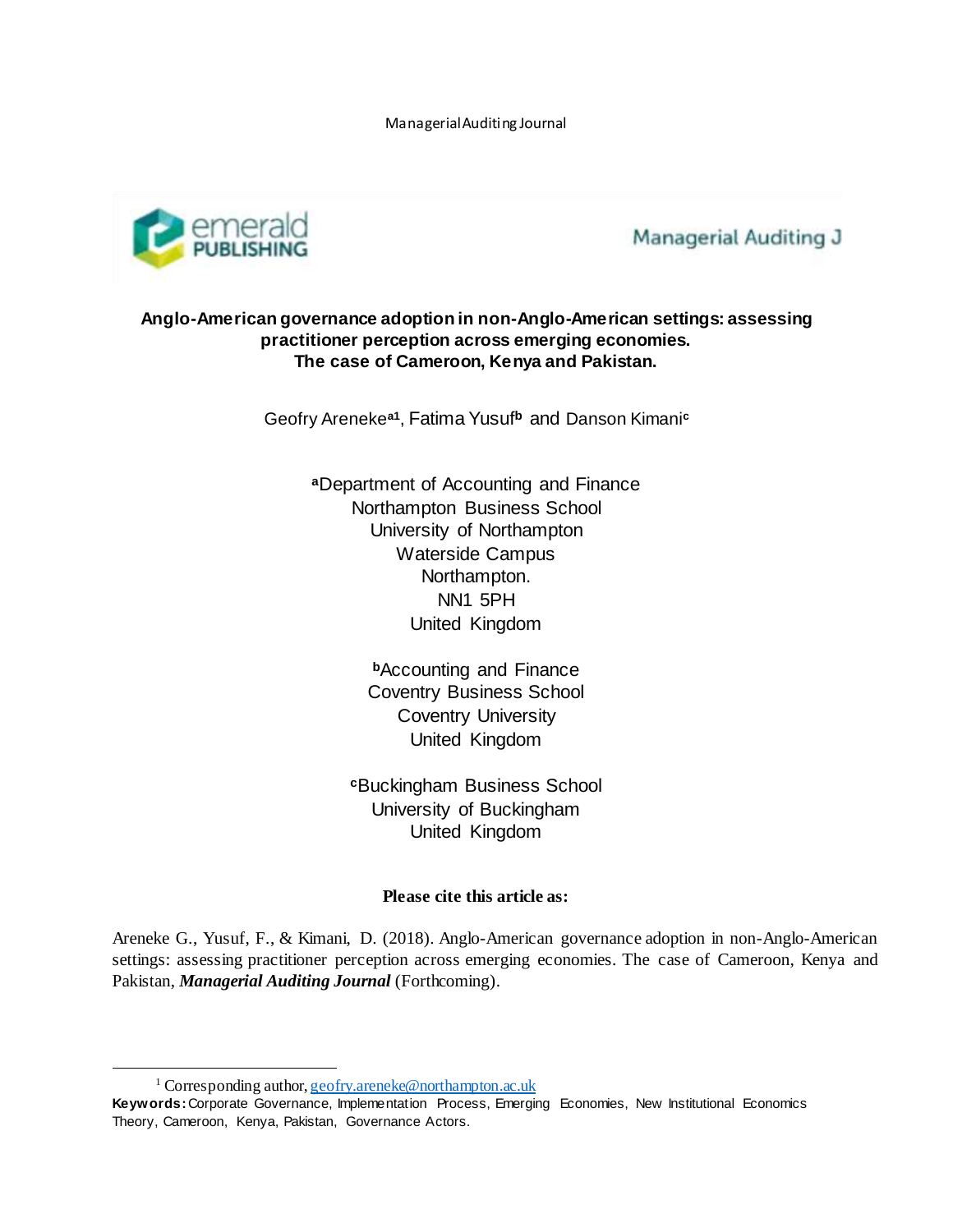#### **1. Introduction**

This study examines the perception of corporate governance (CG) practitioners on CG implementation process, regulatory compliance and firm performance in three emerging countries – Cameroon, Kenya and Pakistan. Despite being home to a majority of the global population, emerging economies have only received consideration within governance and general management literature within the last decade (Alawattage and Wickramasinghe, 2007; Tsamenyi et al., 2007, Waweru, 2014). It is therefore unsurprising that much is yet to be known about the practice of CG within many emerging economies (Okike, 2007; Adegbite et al., 2013; Waweru, 2014). A recent review of CG studies by Coumo et al., (2016), shows that the last decade witnessed an increase in academic research on compliance with CG codes in emerging economies. But studies using cross-country samples especially through a qualitative method are absent. This suggests that cross country studies uncovering the "voice" and behaviour of CG practitioners vis-à-vis the dynamic and complex nature of country-level institutions and CG regulations has been overlooked within extant literature.

This paper fills this lacuna through a comparative analysis that uncovers the divergence and/or convergence of CG systems operational in three emerging economies (Cameroon, Kenya and Pakistan) while highlighting different contextual impacts on behaviour of practitioners in these economies. Drawing from a combination of critical realist perspective and new institutional economics theory (NIE), we explore the perception of CG practitioners concerning CG implementation process, regulatory compliance and the impact of CG on firm performance in Cameroon, Kenya and Pakistan. Consequently, we draw on practitioner accounts gathered through semi-structured interviews to examine the drivers and/or inhibitors of CG practices in these emerging economies. We contend that CG regulatory requirements directly impacts on practitioner behaviour and roles across national, firm and board levels. The choice of qualitative methodology in this study is also intended to contribute to CG research that is specific to the culture and institutional realities of emerging economies contexts (McNulty et al. 2013). To the best of our knowledge, this is the first large-scale comparative qualitative study (using three distinct emerging economies) examining how CG practitioners rationalise CG regulations together with how this is influenced by peculiarities of individua l countries institutional environment.

Accordingly, extant individual country studies have documented largely negative perceptions concerning CG implementation by practitioners in various emerging economies including Nigeria (Okike, 2007; Angaye and Gwilliam 2008), Malaysia (Liew, 2007, 2008), Mauritius (Soobaroyen and Sheik-Ellahi, 2008), Kenya (ROSC Kenya, 2010) and Bangladesh (Uddin and Choudhury, 2008). These papers postulates that modifying the provisions of international CG codes adopted within emerging economies, may promote their effectiveness leading to minimal conflicts with demands of local institutional environments. This is because some institutions such as culture are powerful forces, which might be difficult to change and or may take longer periods to undergo change (Zucker, 1977). However, these prior studies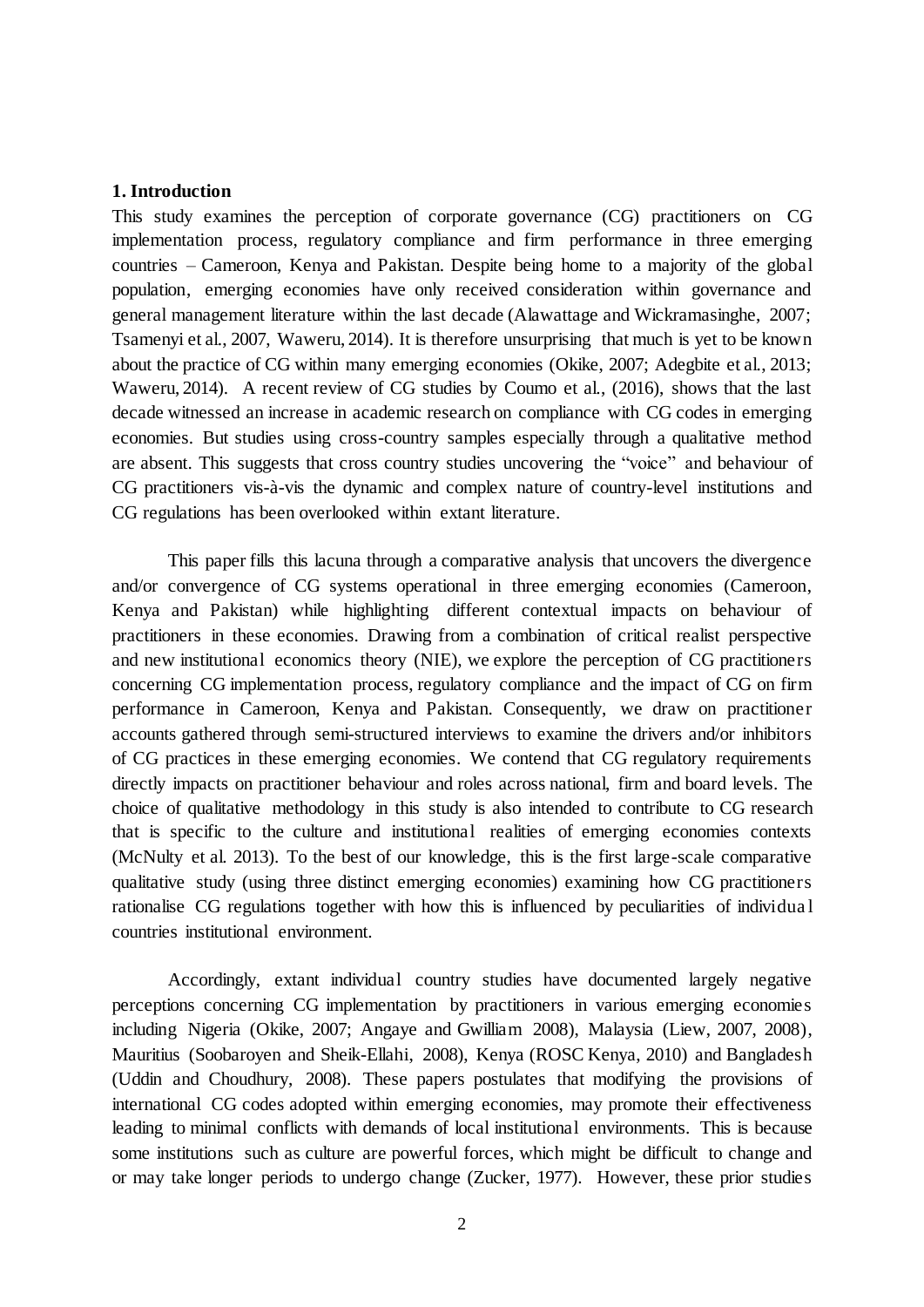are country specific, which limits overall comparison and applicability across other emerging economies. We extend these prior studies through a comparative examination of practitioner perceptions of CG implementation process across different emerging market economic institutions. We contend that there is a need to explore perceptions of CG practitioners with regard to governance implementation through a multi-country study. This, we argue, has potential to provide a comprehensive understanding of CG practices and adoption across different countries economic institutions. This thus leads to the development of the first research question for this study: *How do CG practitioners perceive the implementation of CG regulations in Cameroon, Kenya and Pakistan?*

The level of compliance with CG regulations varies across countries and regions depending on formal and informal institutions (Al-Bassam et al., 2018; Mahadeo, and Soobaroyen). Specifically, and regarding CG compliance, western economies (e.g. UK and USA) are found to have higher compliance levels when compared with emerging economies (Coumo et al., 2016). However, majority of research on CG compliance levels are mainly quantitative in nature. Notwithstanding, there is a dearth of research which explores practitioners account on why CG compliance levels are generally low within emerging economies. A notable conceptual issue within prior research as noted by Coumo et al., (2016) and Elghuweel et al., (2018) is the inadequacy in exploring the role of the national institutional environment on firm level behavior. These limitations of prior research lead to the second research question for this study: *How do CG practitioners in Cameroon, Kenya and Pakistan perceive the levels of CG compliance, including factors which constrain CG compliance within their countries?*

Furthermore, evidence concerning the impact of CG on firm performance is mixed. Some authors have suggested that CG has a positive impact on firm performance (see, for example, Bhagat and Boltan, 2008; Abor, [2007;](file:///H:/Fatima%20Folder/Research%20papers/Final%20Draft%20Dissertation-dkcomments%20and%20jfh%20commentsn-%20changes%20accepted.doc) Brown and Caylor, 2006; Gompers et al., [2003;](file:///H:/Fatima%20Folder/Research%20papers/Final%20Draft%20Dissertation-dkcomments%20and%20jfh%20commentsn-%20changes%20accepted.doc) Claessens and Fan, [2002\)](file:///H:/Fatima%20Folder/Research%20papers/Final%20Draft%20Dissertation-dkcomments%20and%20jfh%20commentsn-%20changes%20accepted.doc). However, other researchers have reported negative and/or insignificant relationship between CG and firm financial performance (e.g. Kyereboah-Coleman and Biekpe ,2006, and Sanda et al., 2010). The lack of consistent results has been attributed to varying econometric methods employed by different authors, use of different measurement proxies, or overreliance on quantitative methodology (McNulty et al. 2013). In the context of emerging economies, some authors (e.g. Pistor 2002) have argued CG implementation may not improve efficiency or improve firm performance. As argued by Pistor (2002), for CG regulations to be effective in improving firm outcomes, such regulations must be fully understood, accepted and practiced by their consumers (i.e. CG practitioners). The present paper argues that the perspectives of governance practitioners may assist in overcoming the limitation of inconclusive findings within CG scholarship. Specifically, we argue that the way CG practitioners perceive CG regulations potentially affects CG implementation and its effectiveness in improving firm performance. For example, practitioners who value CG regulations will adopt recommended practices, which subsequently improves performance. However, where CG regulation is perceived as intrusive or irrelevant, practitioners may resist its implementation. This potentially explain the negative or insignificant CG-firm performance link reported by some authors. Drawing from this, we examine the perception of CG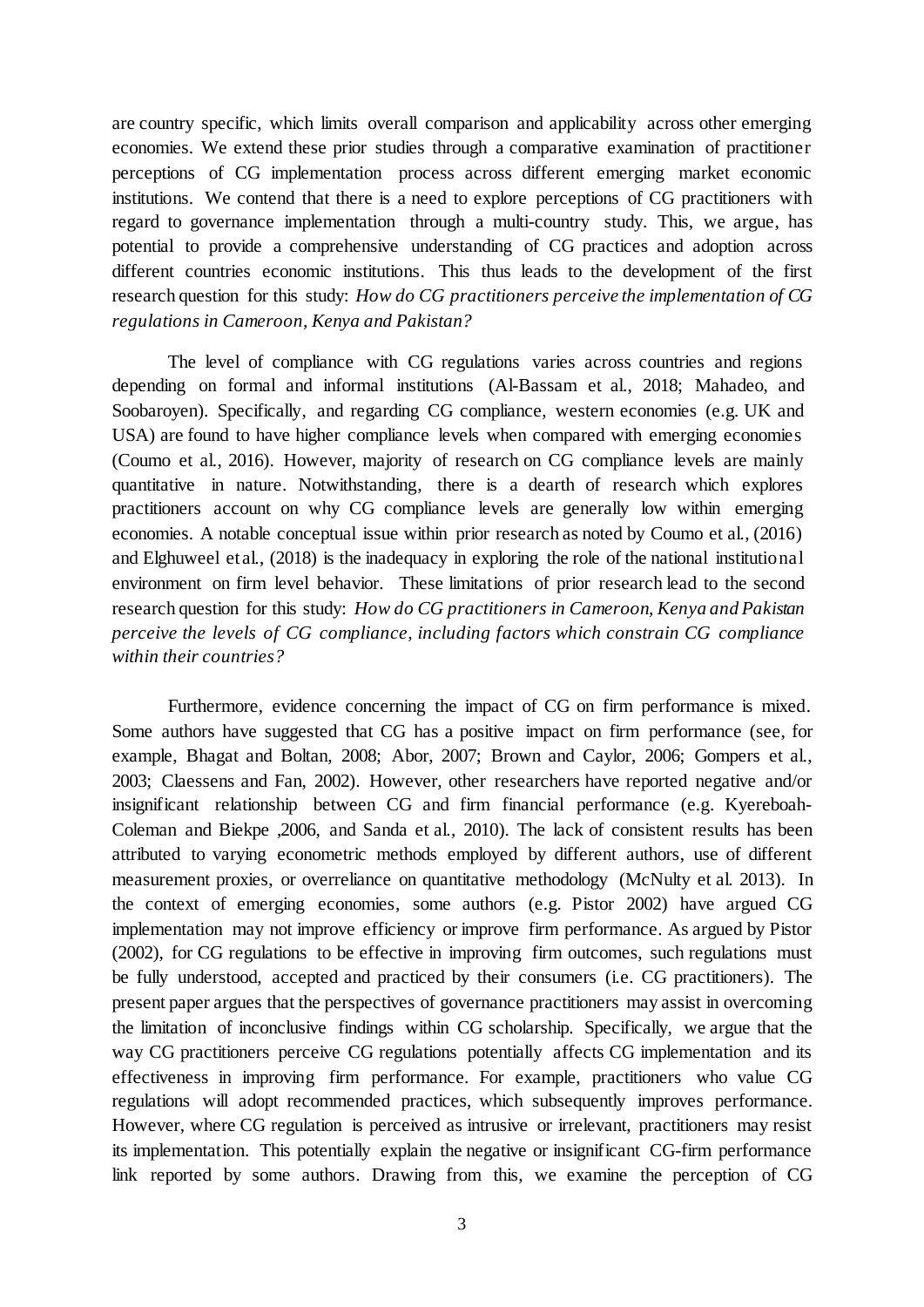practitioners with regards to the effectiveness of CG in improving firm performance. This leads to our third research question: *How and in what ways do CG practitioners perceived the effectiveness of CG in improving firm performance in Cameroon, Kenya and Pakistan?*

Using 24 practitioner accounts across Cameroon, Kenya and Pakistan, we document the following key findings. First, CG implementation is nascent and still very slow across the three countries. Practitioners' accounts suggest that there is general reluctance to adhere and implement "good" CG across all three countries. Practitioners suggest this is because CG did not emanate locally and thus firms resist implementation of what is perceived as "foreign rules". They opine that CG implementation is a result of foreign pressure from international bodies rather than local initiatives. Second, with respect to CG regulatory compliance, practitioners observed that organizations attempt to comply with CG provisions not because they see the relevance of CG regulations, but because they are enshrined in law (e.g. listing requirements and company laws). We find that Kenyan and Pakistani firms adhere to CG regulations to avoid hefty fines and penalties for non-compliance. In Cameroon, however, CG regulation is not strictly enforced and thus CG implementation is less visible. Thirdly, we find mixed accounts regarding the impact of CG on firm performance. While some respondents across the three studied countries indicated that CG impacts positively on firm performance, others indicated a negative and/or no direct link. This divergence in practitioner perspectives is explained by the value relevance they attach to CG.

Drawing on the above findings, this paper makes several contributions to existing literature. First, we expand empirical literature on diffusion of international CG models by uncovering the divergence and convergence of CG systems operational in emerging markets while highlighting different institutional influences on behavior of CG practitioners in these economies. Specifically, we show ineffectiveness in CG implementation in emerging economies is due to lack of institutional identify and ownership of recommended CG regulations. There is unwillingness in implementation across countries partly due to low enforcement by regulators and/or due to perception of value irrelevance by various CG practitioners. Second, this study adopts a cross-country approach in order to enhance applicability of researchfindings reached. As Wanyama et al. (2009) notes, CG scholars whose 'empirical evidence' spans more than one country potentially reach findings which are conclusive, and highly applicable in other similar contexts. Thirdly, the study utilises a qualitative approach to enhance 'insights and discovery' of CG practitioners' perspectives within each of the three countries (Bluhm et al., 2011). Lastly, this study carries important implications for policy and practice of CG within emerging economies contexts. Specifically, the lack of CG identity and ownership leads to symbolic compliance, which may be improved by considering wider participation of local CG practitioners in designing a localized code of CG practices. Policy makers within emerging economies should also ensure that CG regulations are adapted to the realities of prevailing institutional environments of each country.

The rest of our paper is structured as follows. Section 2 discusses the contexts of the three studied countries – Cameroon, Kenya and Pakistan. Section 3 provides a review of literature and theoretical foundations underpinning this paper. Section 4 outlines the data and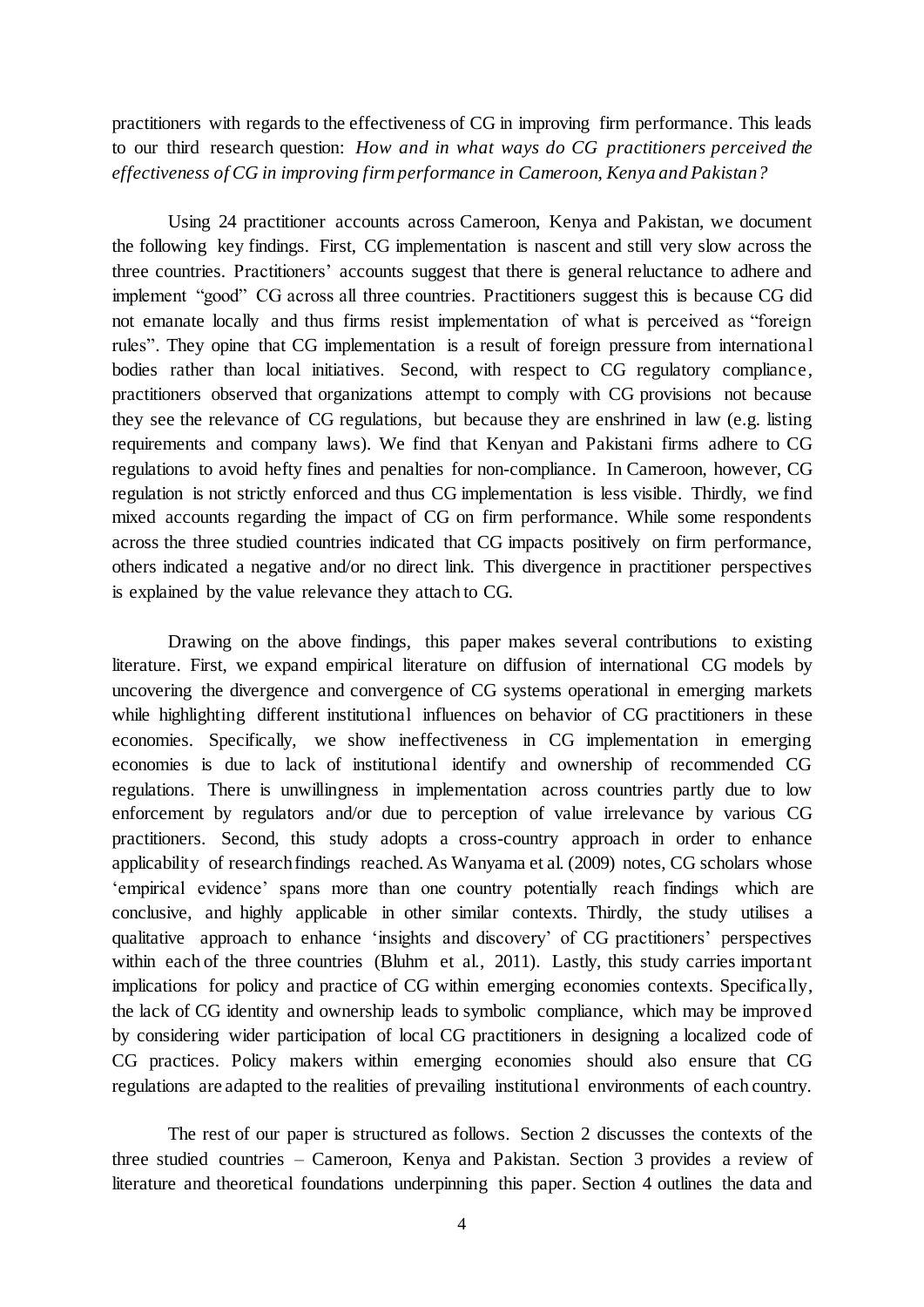research methods. Section 5 presents the empirical results. Finally, section 6 summarises and concludes the study.

### **2. The background of corporate governance in Cameroon, Kenya and Pakistan**

The three countries – Cameroon, Kenya and Pakistan – form ideal contexts for analysing the perceptions of CG practitioners within emerging markets, on account of their rich and diverse institutional environments (Rahman et al., 2013). Accordingly, the perceptions of CG practitioners along with CG practices are likely to be defined by peculiarities of the respective country environments (Aguilera, 2005; Adegbite and Nakajima, 2012; Adegbite et al., 2013).

First, Cameroon has a unique mix of English common law origin and the French civil law system. This Anglo-French legal arrangement offers an ideal case for analysing the extent to which such combination impacts on CG practices, along with whether the perceptions of CG practitioners in Cameroon are influenced to a large extent by either the English, or, the French heritage. Also, Cameroon's stock market – the Douala Stock Exchange – is fairly recent, having been established in the year 2001. The law regulating CG activities in Cameroon is contained within the OHADA (Organization for Harmonization of Business Law in Africa) company law. The OHADA law, adopted in 1993, and was developed to provide a uniform regulation for corporations within the Central African Economic and Monetary Community (CEMAC). The OHADA law follows somewhat a mix of Anglo-American and the Continental Europe CG models due to Cameroon's heritage of English common law and French civil law systems. A significant provision of the OHADA law, and which is also consistent with the Anglo-American governance model, is the control of agency problems, which might arise from the separation of ownership and control within firms. However, as most businesses within the CEMAC region tend to have no clear separation of ownership and control, the OHADA allows firms with less than three owners to have same individuals serving as both CEO and board chair (Dickerson 2007). Conversely, whilst the OHADA law contains provisions for safeguarding CG, studies conducted by the World Bank (2006) and (GIZ 2013) indicate that rampant corruption still hampers good CG practices in Cameroon.

On the other hand, Kenya's CG code is modelled along the Anglo-American governance framework. Kenya's current CG code, *the guidelines on corporate governance by public listed companies in Kenya*, was adopted in the year 2002 after persuasion from the Bretton Woods Institutions (Mwaura, 2007; Musikali, 2008). This followed from attempts by the IMF, to advocate the privatisation of state-owned enterprises in order to enhance efficiency in their operations and control corruption within Kenya's corporate sector (Mwaura, 2007). In addition, the introduction of CG regulations had been viewed as a remedy for the costly banking sector crises, which had troubled Kenya's economy between mid-1980s and 1990s (Brownbridge, 1998). There are currently 65 companies listed at Kenya's only stock market, the Nairobi Securities Exchange. In addition to the CG code, the Kenyan corporate sector is regulated by the Kenya Companies Act, Chapter 486, Laws of Kenya (Barako et al. 2006).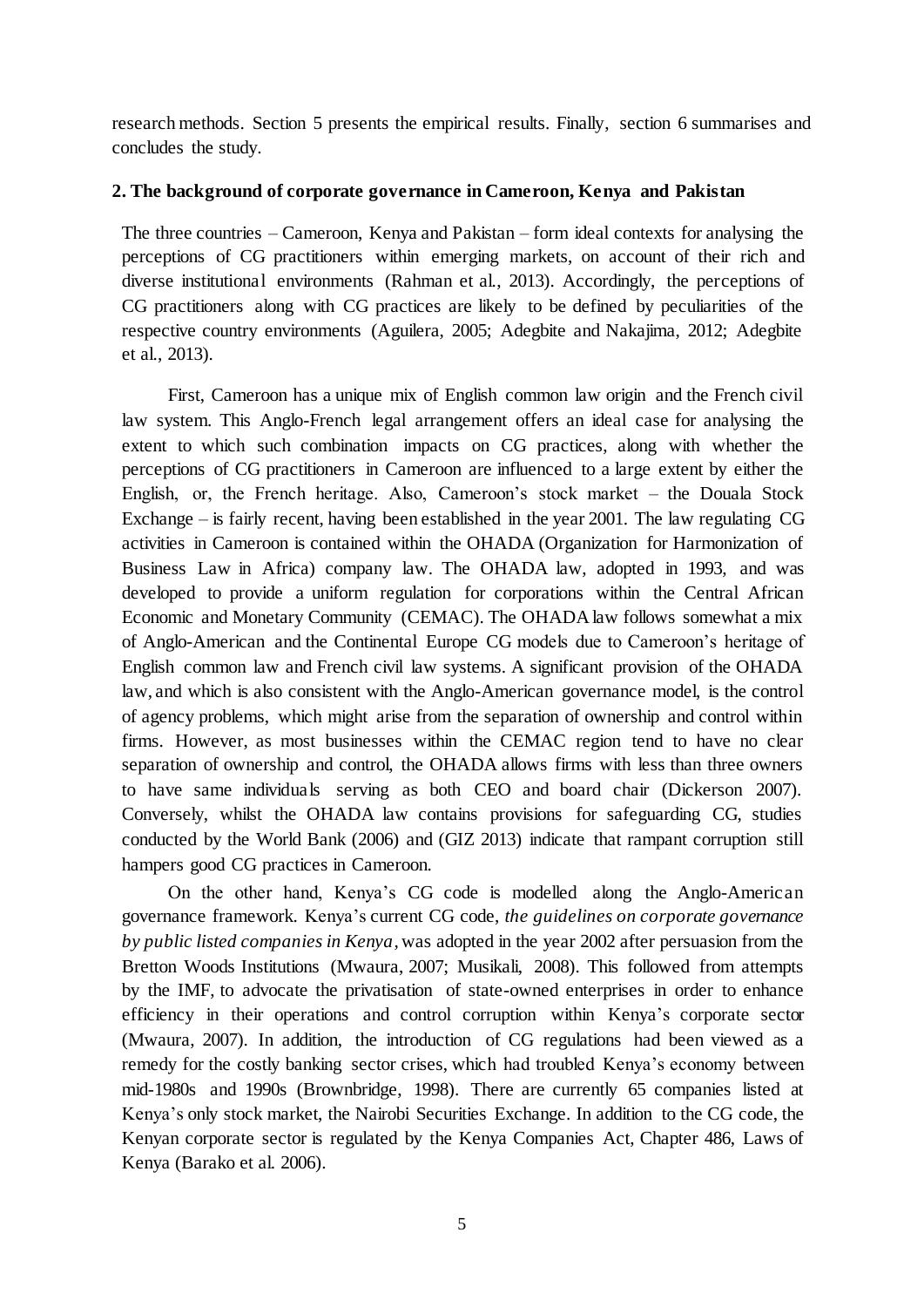Finally, Pakistan also has an Anglo-American-based CG code of practice. The Securities and Exchange Commission of Pakistan (SECP) introduced this code in 2002, which is also the primary regulator for the corporate sector in Pakistan. The CG code of Pakistan is part of the continuous listing requirements for listed Pakistani firms. Notably, whereas the CG code in Pakistan assumes a 'comply or explain' approach, SECP anticipates making the CG regulations mandatory once the country achieves a higher awareness of CG (Hamid and Kozhich, 2007). This decision is informed by the resistance and objection from the business community in Pakistan when the CG code was first introduced (The World Bank, 2005). In this regard, the business community cited among their reasons for the resistance as: (a) unavailability of sufficiently skilled individuals to assist in the implementation of the CG code; (b) fear that disclosure requirements might expose proprietary information to their business competitors; and (c) failure to see the benefits associated with compliance (International Finance Corporation, 2007). Indeed, some companies delisted from the Karachi Stock Exchange after the introduction of the CG code (Hamid and Kozhich, 2007). This may be explained from the fact that Pakistan adopted the CG code due to pressures from international financial agencies. According to Javid and Iqbal (2010), the Asian Development Bank offered technical assistance to incentivise Pakistan to adopt CG, while the World Bank further provided support in areas of training and development.

Consequently, given the combination of differences and similarities of the institutional contexts across the three countries above, our study seeks to investigate the perception of key CG practitioners concerning CG implementation process, regulatory compliance and firm performance. The three countries – Cameroon, Kenya and Pakistan – were selected as they offer interesting exemplification of contextual diversity of emerging economies. Accordingly, the contextual backgrounds of these countries share similar institutiona l features such as comparable stages of socio-economic development including high poverty levels (The World Bank, 2016), weak legal and regulatory frameworks (Musikali, 2008; Javid and Robina, 2010), political interference in the corporate sectors and political instability, as well as corruption and bribery (Mwaura, 2007; Javid and Robina, 2010; GIZ, 2013; Kaymak and Bektas, 2015). Other commonalities include: a shared legal background – English common law – in the three countries; similar cultural and traditional (African) values between Cameroon and Kenya. Conversely, the three countries also exhibit noticeable contrasts within their social and legal contexts. For instance, Pakistan has a unique religious and cultural background from the other two countries – Cameroon and Kenya. Additionally, Cameroon has a distinct legal background compared with Kenya and Pakistan, as the former has a combination of English common law and French civil law systems.

It is against this background, that the combination of these three countries captures the contextual similarities and differences that exist across many emerging economies. Consequently, the findings from this study provide a representative understanding concerning the practices of borrowed western CG practices and their applicability in emerging economies contexts.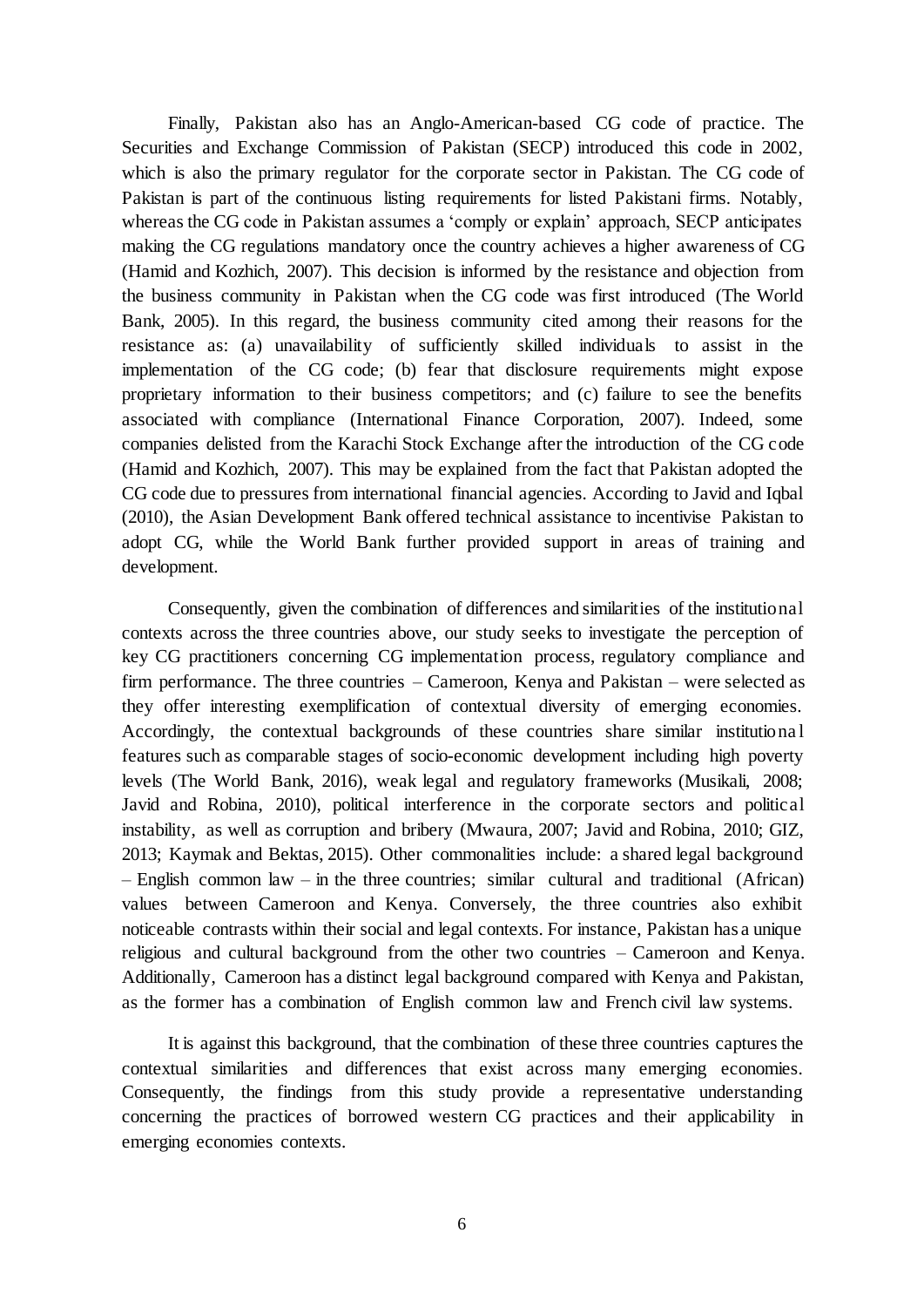#### **3.0 Literature review**

3.1 Interface between critical realism and new institutional economics *(NIE)* theoretical *framework*

As opined by Roberts et al. (2005), research, practice and reforms in the field of CG have been largely developed under the influence of agency theory. While agency theory points out the problems originating from the separation of ownership and control, it focuses on the protection of shareholder rights from self-interested managers (Jensen and Meckling, 1976; Fama, 1980; Shleifer and Vishny, 1997). To resolve these problems CG reforms, such as Sarbanes Oxley Act 2002, introduced such governance mechanisms as board independence and accountability.

In contrast, however, several researchers argue that the traditional model of agency is appropriate for well-developed and efficient capital markets but cannot be suitably applied to markets in developing countries characterized by concentrated ownership (Young et al., 2008; Gilson, 2007, Yusuf et al., Forthcoming). These researchers argue that in an institutional context characterized by concentrated ownership, there is no real separation between ownership and control, rendering such governance arrangements ineffective in such a context (Fan and Wong, 2002; Hoffman et al., 2016).

The above discussion indicates that to analyse response towards the implementation of CG regulations in developing countries, we must consider the institutional and sociopolitical contexts of these countries. To allow such an analysis, we adopt the critical realism stance. Accordingly, we accept the existence of such normative 'structures, mechanisms and processes' as institutions, utility functions, opportunism, and self-interest. We further acknowledge that the actions of individuals are influenced by underlying social (normative) structures, and that these structures can constrain or facilitate human actions (Mcevoy and Richards, 2006). On the other hand, however, we argue that these normative structures are affected by the perceptions of social actors, human agency and social mechanisms. In this regard, we posit that reality in management and social research is a result of the perceptions of social actors and is thus socially constructed (Bhaskar, 1978). Critical realism permits us to appreciate that the subjective interpretations of social actors are affected by existence of underlying causal mechanisms. Critical realism further permits a critical analysis of an unequal distribution of power between international funding bodies, regulatory organisations, governments of developing countries and corporate organisations. In order to develop an in-depth understanding of the evidence collected, we used New Institutiona l Economics (NIE) framework proposed by Williamson (1998). *Table 1* below provides an overview of our conceptualisation and customisation of the model proposed by Williamson (1998).

# *[Insert Table 1 here: Economics of institutions: adaptation of NIE framework for Cameroon, Kenya and Pakistan]*

The first level of the framework, called the level of 'social embeddedness', illustrates the influence of social, cultural, political and mental norms and traditions on people and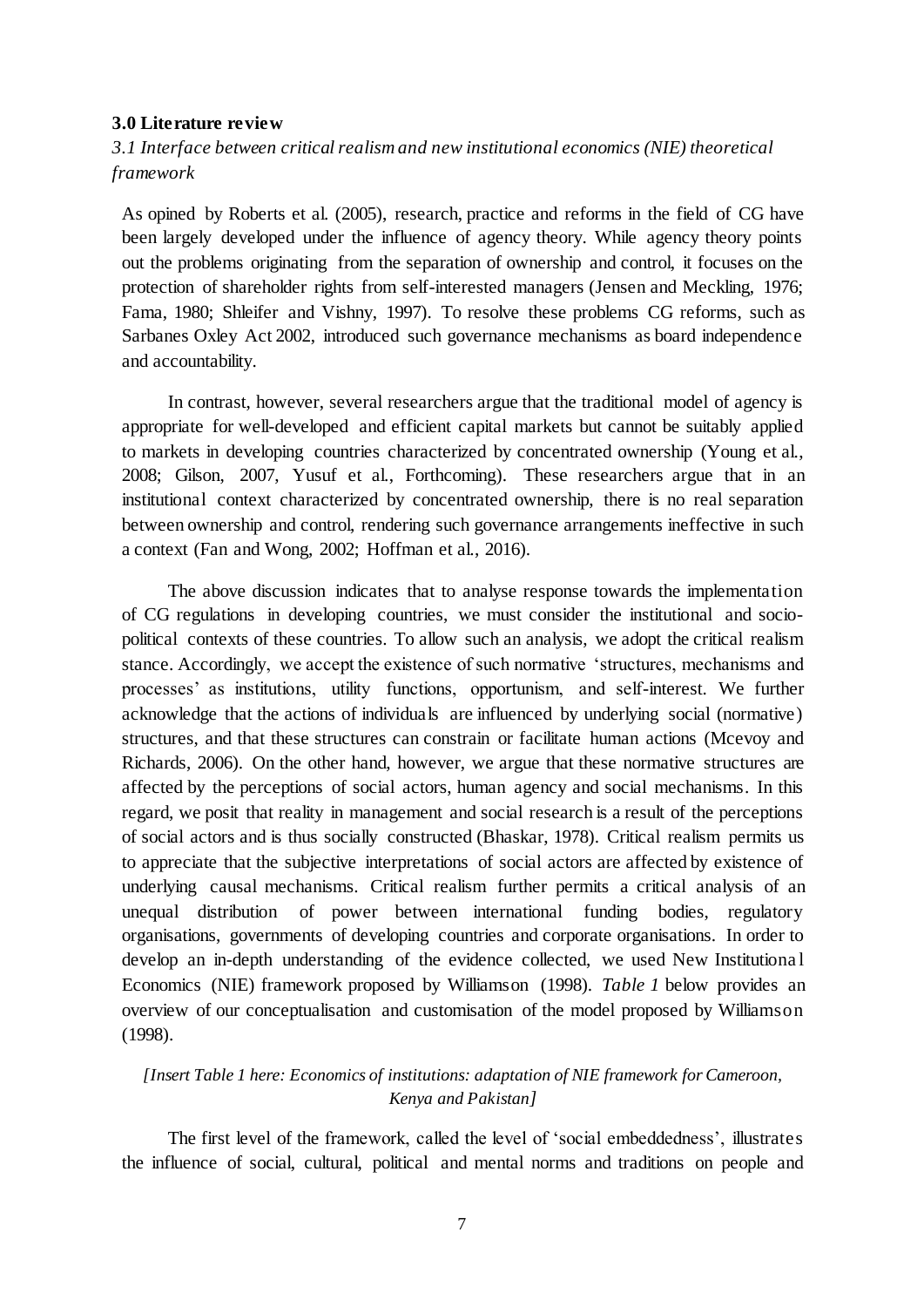institutions. Williamson (1998) asserts that institutions at this level arise spontaneously and society may take from 100 to 1000 years to adopt any outside values and traditions. At the second level of the framework, that is, 'institutional environment', society may introduce formal legislations, such as property rights enforcement laws and national constitutions. The instruments that operate at this level include legislative, executive, judicial and other laws. At this level, the institutional environment is developed strongly in alignment with first level institutions, so that it sets the foundation for the third level of social analysis. In Pakistan, Kenya and Cameroon, level 2 institutions were not developed in alignment with level 1 institutions, rather they were developed under British and French influence. The third level of analysis, that is, 'governance' involves the introduction of a well-functioning system for defining and enforcing contract law. Governance structures are used as a tool for bringing order and resolving conflicts between parties to involved in business transactions. CG structures in all the countries under study were introduced at this level. However, as discussed earlier, these regulations may not be suitable for implementation in the context of emerging economies. We contend that these regulations might be perceived as 'foreign' in the context of these countries, thus affecting their acceptance and subsequent implementation. The fourth level of analysis is labelled as 'resource allocation and employment'. This level relates to agency theory perspective and explains economic outcomes of organisation within prevailing institutional environment and governance structures.

The discussion above suggests that there is potentially a lack of alignment between CG regulations and institutional environments of the three studied countries. In view of this, we postulate that CG regulations may fail to reach acceptance by various CG practitioners in these countries. This might therefore render CG regulations and implementation efforts ineffective. Accordingly, we contend that, if CG regulations implemented in these countries do not align with the realities of their institutional environments, such regulations risk losing the support of CG practitioners. Consequently, little if any impact of CG on firm performance is likely to be experienced. We opine that any considerable level of adoption of CG regulations by practitioners can only be achieved through coercive pressures from the CG regulators (Areneke and Kimani 2018).

#### *3.2 Review of corporate governance research in emerging economies contexts*

It is apparent from Williamson (1998) NIE framework and the literature on CG research within emerging economies that perceived 'good' CG regulations may not automatically lead to the desired CG practices (Okike, 2007; Wanyama et al., 2009; Adegbite and Nakajima, 2012; Adegbite et al., 2013; Waweru, 2014). The main reason for this divergence between the expectations and/or assumptions of the CG codes and the actual CG practices, might be attributed to powerful contextual factors at Level 1 and Level 2 of Williamson's framework discussed in the preceding section. These factors are responsible for constraining the actions of individuals involved in the CG process – the CG practitioners in Level 3 (Aguilera and Jackson, 2010; Adegbite and Nakajima, 2012; Adegbite et al., 2013). Such factors are also argued to exist at both the country level, as well as the industry/firm levels (Judge, 2012). For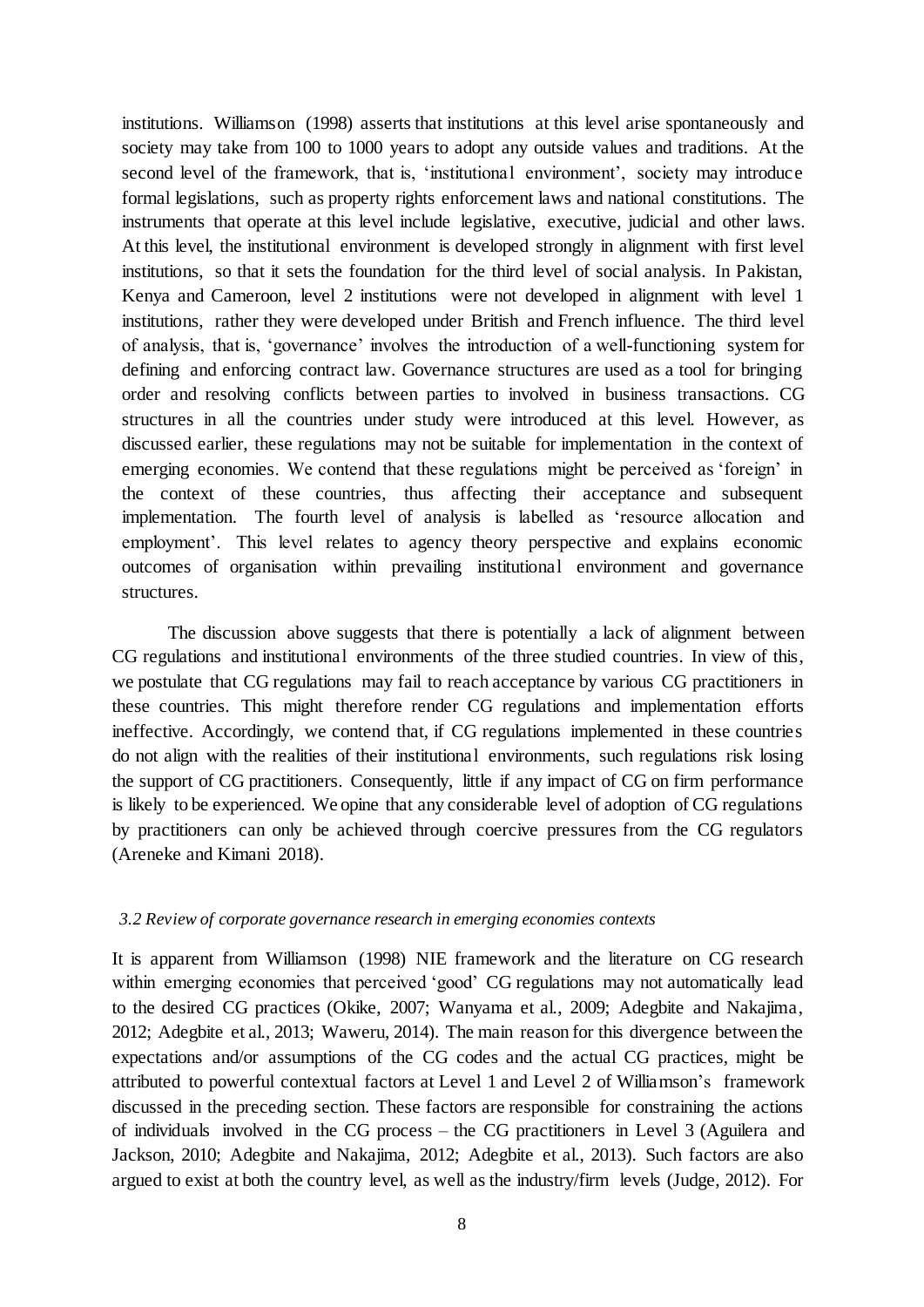this reason, it is important to begin CG research by first considering how CG practitioners make sense of CG process (Ndiweni, 2008; Soobaroyen and Sheik-Ellahi, 2008; Soobaroyen and Mahadeo, 2012, Kimani et al., 2015). This is argued to be a useful pointer to the contextual factors, which have more influence, relative to others, on the firm CG activities within a country (Laetza et al., 2008; Wanyama et al., 2009).

Existing literature has documented negative perceptions of CG practitioners in various emerging economies. Okike (2007), for instance, found that shareholders in Nigeria elicited negative views about the effectiveness of CG regulations due to the rampant levels of corruption in the country. Okike (2007) suggests that the CG code adopted in Nigeria ought to be modified to control corporate corruption among other contextual challenges, for shareholders to be able to have confidence in the CG process. Similarly, Liew (2007) conducted ten semi-structured interviews with leading CG players in Malaysia and found that they regarded CG from a social perspective as opposed to the shareholder viewpoint underpinning the Anglo-American governance model implemented in Malaysia. Liew (2007) attributed the perspectives of these CG practitioners to an influential cultural background. Thus Liew (2007) concluded that the Anglo-American governance model adopted in Malaysia is unlikely to achieve effectiveness unless there is a change in corporate culture. Perhaps the quickest way to safeguard the effectiveness of CG in Malaysia would involve the modification of the CG code to fit with the prevailing cultural environment. This is because some institutions such as culture are powerful forces, which might be difficult to change, or may take a very long period to undergo change (Zucker, 1977).

Angaye and Gwilliam (2008) utilised documentary data and semi-structured interviews with a view to analysing how CG players make sense about the nature, meaning, and practice of CG in Nigeria. They concluded that culture greatly determines the meaning, which CG practitioners attach to it. In another study, Liew (2008) further used a mix of documentary analysis and semi-structured interviews with 19 CG practitioners. Liew (2008) found that CG practitioners perceive 'good' CG to benefit their firms through ensuring that managers remain professional, hence reducing agency problems. We expect such a positive perception of CG to act as an incentive for firms to enhance their CG practices. A similar study conducted in Mauritius by Soobaroyen and Sheik-Ellahi (2008) sought to understand firm managers' perception of CG. Interestingly, these writers found that different managers attached varied meanings to the notion of CG, including shareholder-based views as well as stakeholder-based meanings. This therefore evidences that CG is potentially a contested topic. ROSC Kenya (2010) examined how the standards of accounting and auditing operate in Kenya and found that, some CG practitioners misunderstood or held misperceptions concerning the CG process. For instance, the report revealed that some managers engaged the same auditors both to prepare and audit their company's financial statements. This is a conflict of interests, that is, accountants auditing the same financial statements, which they prepared. Accordingly, the ROSC Kenya (2010) notes that investigating the perceptions of such CG players helps to understand whether they clearly understand the CG requirements, as well as whether some form of training might be necessary. Uddin and Choudhury (2008) also argued that implementation of an Anglo-American CG model is not suitable in the institutional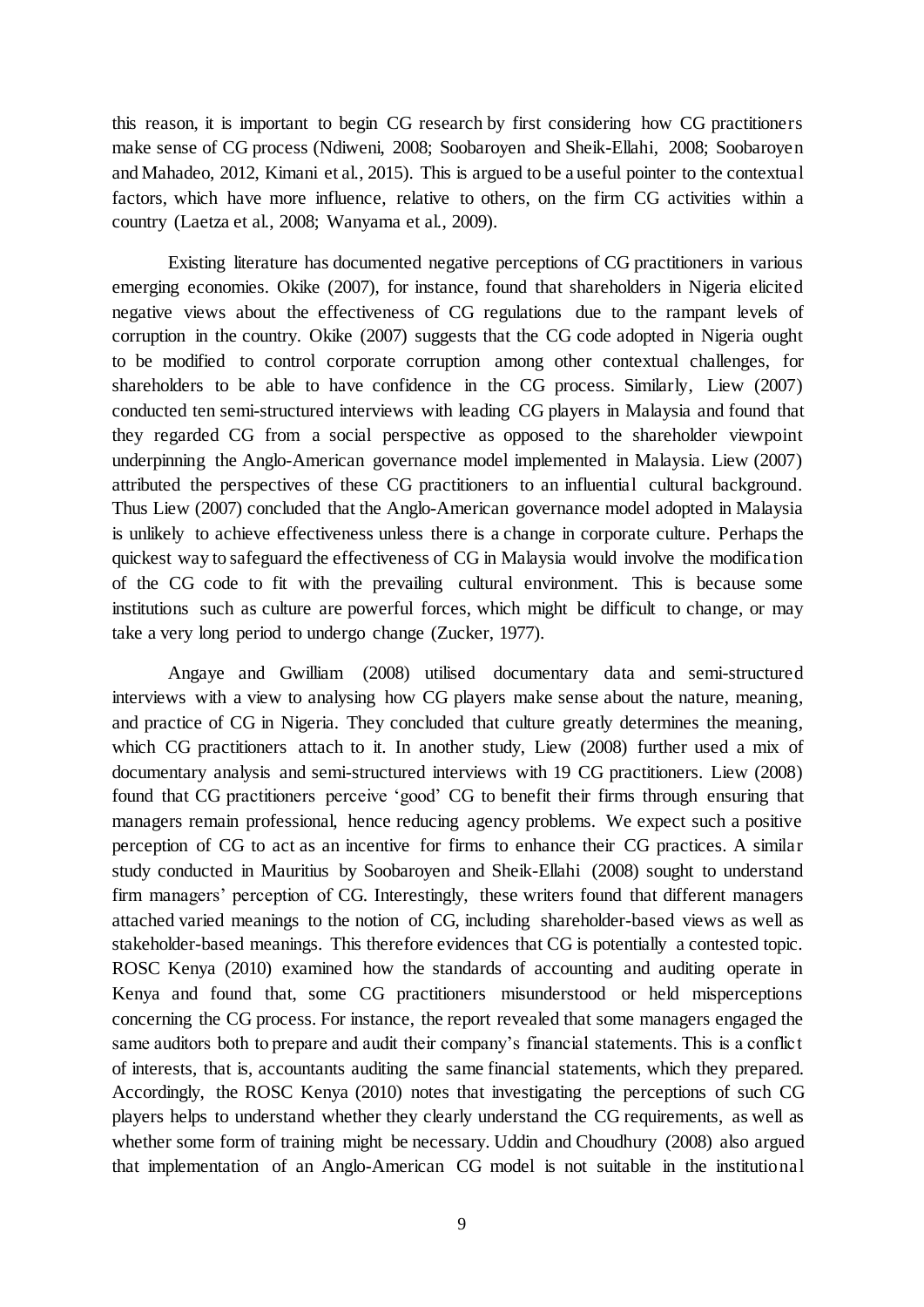context of Bangladesh. Based on the review of relevant existing literature, we contend that CG practitioners in developing countries have not accepted implementation of CG and consequently they will have negative perceptions about the introduction and implementation of these guidelines in Kenya, Cameroon and Pakistan.

Coumo et al., (2016) note that the level of compliance with country level CG codes varies enormously across economies. Their review shows that western economies (e.g. UK and USA) are achieving higher compliance levels with CG regulations whereas emerging economies score very low. However, since most studies on compliance with CG regulations are generally quantitative in nature, there is a dearth of research, which explores why emerging economies fail to comply with CG regulations. In addition, inconsistent compliance-firm performance relations have been attributed to both conceptual and methodological problems (Coumo et al., 2016, pp.235). A notable conceptual issue within prior research as noted by Coumo et al., (2016) is the inadequacy in exploring the role of the national institutional environment on firm level behavior. According to Williamson (1998) NIE framework, the strength of Level 2 institutions (judiciary, bureaucracy and legal institutions) determines how well Level 3 (governance) may perform. Drawing inspiration from the limitations of prior research, this research utilises Williamson (1998) NIE framework to investigate CG compliance practices using international/cross country samples and evaluate their bearing on managerial behavior. We contend that if CG practitioners do not accept implementation of CG in these countries, the level of compliance with these regulations is likely to be poor.

There is plenty of research advocating for the positive impact of CG mechanisms on firm performance (see, for example, Bhagat and Boltan, 2008; Brown and Caylor, 2006; Gompers et al., [2003;](file:///H:/Fatima%20Folder/Research%20papers/Final%20Draft%20Dissertation-dkcomments%20and%20jfh%20commentsn-%20changes%20accepted.doc) Claessens and Fan[, 2002;](file:///H:/Fatima%20Folder/Research%20papers/Final%20Draft%20Dissertation-dkcomments%20and%20jfh%20commentsn-%20changes%20accepted.doc) Abor, [2007\).](file:///H:/Fatima%20Folder/Research%20papers/Final%20Draft%20Dissertation-dkcomments%20and%20jfh%20commentsn-%20changes%20accepted.doc) Siddiqui (2010), however, studied the context of Bangladesh and argued that in the context of developing countries, implementation of CG regulations may not improve efficiency. As discussed earlier, in the context of developing countries, CG regulations are considered 'foreign' regulations which do not have any alignment with Level 1 institutions in the economy, while Level 2 institutions are also very weak and are unable to support governance institutions. As argued by Pistor (2002), in order for a best practices regulation to be effective in changing outcomes, they must be fully understood, accepted and practiced by CG practitioners. Therefore, we contend that despite the presence of some positive academic evidence on the effectiveness of CG regulations, an investigation is warranted concerning how CG practitioners in developing countries perceive the effectiveness 'foreign' CG regulations in improving firm performance. We propose that since CG regulations in these countries might not be accepted by CG practitioners, it may lead to ineffective compliance.

Building from the extant research discussed above, as well as the highlighted gaps in the literature, this paper seeks to contribute to fill the dearth in comparative emerging economies CG research by exploring the perceived hindrances to effective CG implementation from a comparative angle with rich contextual data from Cameroon, Kenya, and Pakistan. In addition, the present paper explores the perceptions of CG practitioners concerning the effectiveness of CG regulations within these countries as well as how CG practitioners perceive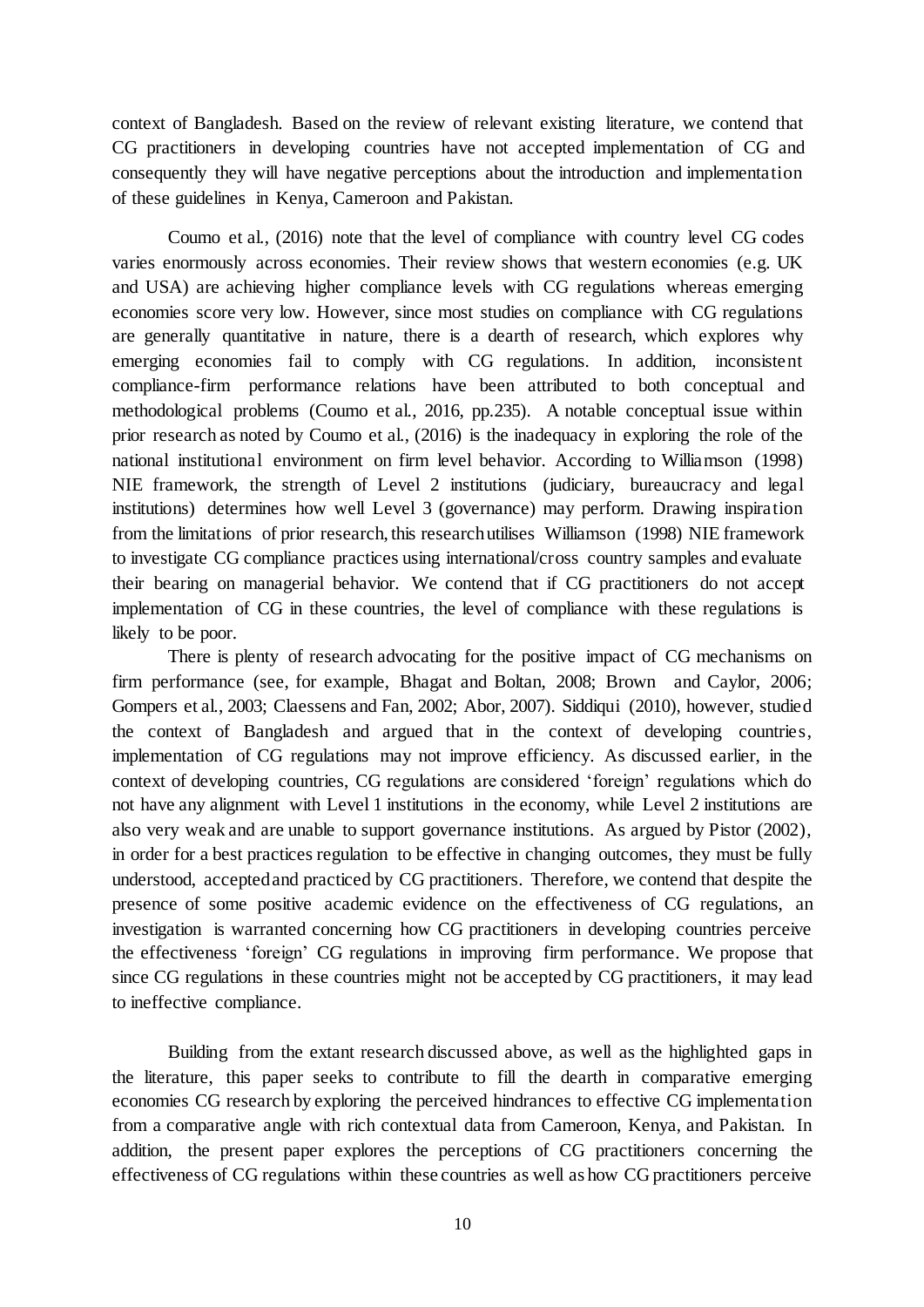the role of "good" CG on firm financial performance. As Jackling & Joh (2009) noted, there is paucity of qualitative research in understanding the extent of the applicability of CG practices emanating from industrialised economies and imposed on emerging economies. This research thus aims to address this gap. The present study further aims to disabuse the notion that all emerging economies have homogenous institutional environments, and also show why implying that there is a 'one-size-fit-all' model of CG practices may be a flawed assumption.

#### **4. Methodology**

#### *4.1 Data collection and sample*

Majority of studies in CG in developed economies have used a quantitative methodology to examine CG practices. However, the outcome of such research has often been conflicting empirical results (Kumar and Zattoni, 2015; McNulty et al., 2013). Within emerging economies, the trend of CG research has also taken this route (examples of such studies include, Alnabsha et al., 2018; Agyemang et al. 2015; Ntim, 2013; Abor and Fiador, 2013; Mangena et al., 2012). Our study however departs from this methodological trend by collecting rich qualitative data through semi-structured interviews and field notes. Our choice of qualitative data through in-depth interviews is incentivized by limited comparative contextual qualitative research aimed at understanding CG constructs in emerging economies, where CG issues are still developing. Within emerging economies, their institutional contexts are predictably different from those observed in developed economies were CG originates (Young et al. 2008, Kimani et al., 2015). Accordingly, the institutiona l contexts of emerging countries make agency contracts' problematic due to institutiona l environments which do not lend themselves to application of international best practices on CG (Young et al. 2008, Yusuf et al., Forthcoming). We contend that examining CG issues within emerging economies from a quantitative methodological viewpoint, limits richness in understanding the features of CG practices in these countries. It is for this reason that the present paper adopts a qualitative research with relevant CG practitioners. More so, our study also responds to calls for methodological pluralism in CG research (Kumar and Zattoni, 2015; McNulty et al., 2013; Young et al., 2008). In fact, a review of CG studies by McNulty et al. (2013) showed that between 1986 to 2011, only 78 qualitative articles have been written around CG and was conducted mostly within developed economies. Our study further incorporates extensive field research with various CG practitioners in order to better understand and document CG practices in each country (Ahrens et al., 2011). We believe that this methodological choice contributes immensely in understanding CG issues within relatively under-studied research contexts.

As noted above, our study used primarily open-ended semi- structured interviews to collect rich data from CG practitioners in Cameroon, Kenya and Pakistan. Our choice of open-ended in-depth semi-structured interviews was guided by the need to understand perceptions of CG practitioners in engaging with CG practices in these countries. Semistructured interviews arguably were more suited than any other research technique as this enabled the researchers to probe interesting insights from various CG practitioners. This method of data collection as noted by Young & Thyil (2014, pp.5) as more appropriate than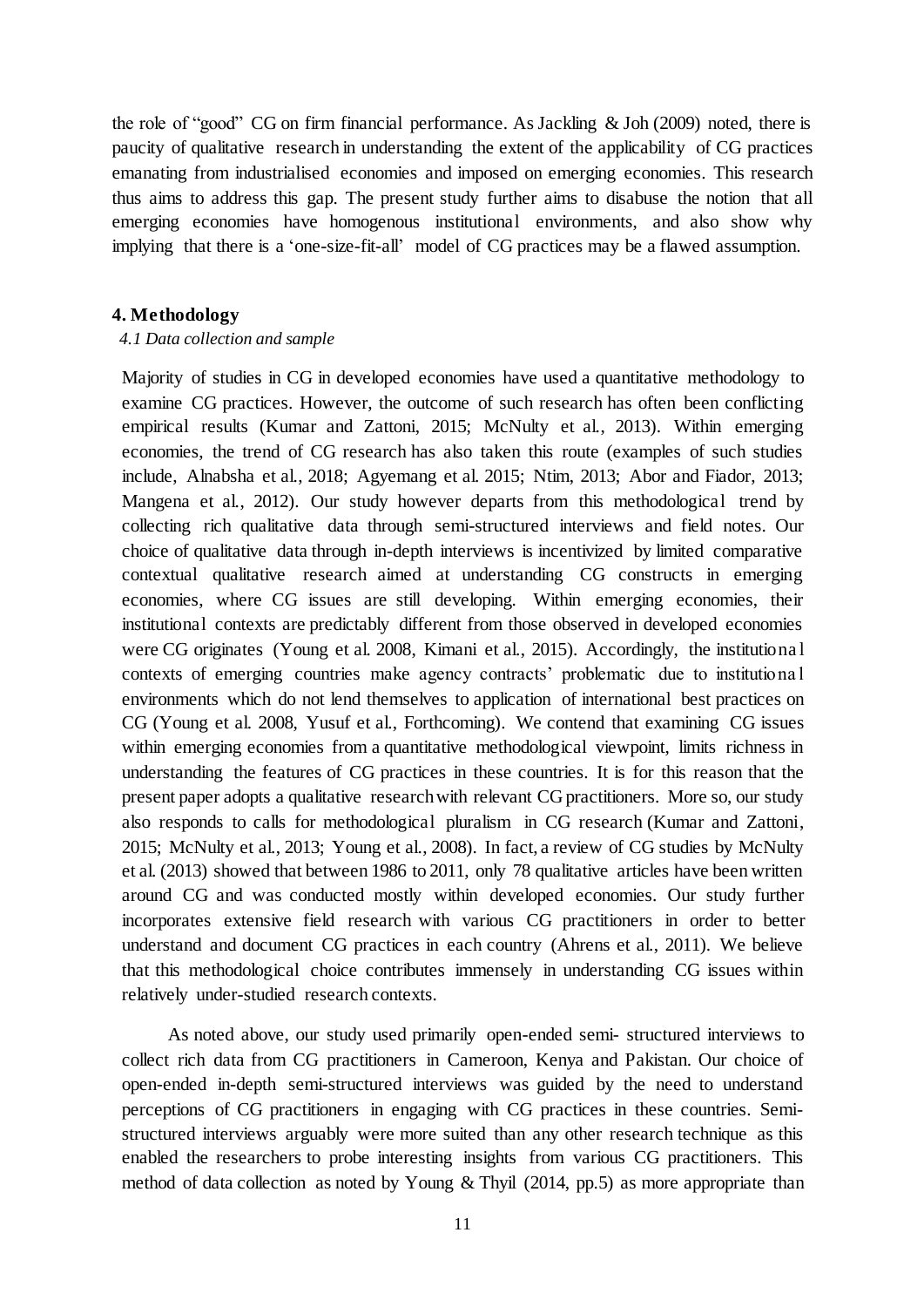other methods when dealing with complex social issues which involves reflective individua ls who make economic decisions in the real world, and with the choices they make being contingent on their institutional context and business environment. Following from this, the method allowed the researchers to obtain information regarding the historical emergence of CG and its implementation process, the regulatory enforcement and effectiveness of CG laws. More so, the on-site nature of the research (as interviews were conducted face-face in Cameroon, Kenya and Pakistan) enabled the development of an understanding of the institutional 'context' within which firms operate in the respective countries. Furthermore, open-ended semi-structured interviews also allowed the researchers to gain interesting insights and elicit in-depth information due to its flexibility (which other methods such as structured interviews or surveys do not possess) and collect field and observatory notes during interviews.

To develop the interview questions for the study, we first analyzed company annual reports to see the level of CG disclosures. We triangulated annual report information with newspaper articles, releases from company websites, government documents, legal documents as well as websites of international organizations such as World Bank and IMF. This was done by respective researchers for each country. This was followed by a comparison of possible areas of enquiry as developed by each researcher from the respective countries. This comparison led to development of a list of interview questions which captured similar CG concepts and issues across Cameroon, Kenya and Pakistan. These questions were further piloted with a board member from each country. Based on this initial feedback, the final questions were further refined to ensure personalised approach in conducting interviews.

Evidence from the study was collected from twenty-four CG practitioners in the period 2012-2014. The researchers contacted more than 20 participants in each country to participate in the research. However, because of availability challenges and time constraints on the part of the respondents, the three researchers successfully conducted 8 semi-structured interviews with CG practitioners in each country as these researchers had knowledge of, and networks within, their respective home countries. All interviews were audio recorded except for Cameroon where a director preferred not to be recorded in which case the researcher took notes. The participant who refused audio recording gave personal reasons not related to the research as the reason for refusal. The choice of eight interviews ensured that data saturation was reached in each country (see Guest et al., 2006). In our study, we found that all the themes were present after the first four interviews and reoccurred in each successive interview across the three studied countries. Moreover, our selection of eight interviews from each country exceeds Guest et al.'s (2006) recommendation of six interviews for a qualitative research such as ours. More so, given the difficulty in accessing primary data from targeted CG practitioners (e.g. the board of directors) as they are known to conduct business in secret (Minichilli et al. 2009, Pettigrew 1992), and do not like to give out company information, our sample size for the study is acceptable to understand the CG constructs investigated in this research. Appendix 1 provides more details and profiles of the research participants involved in this study.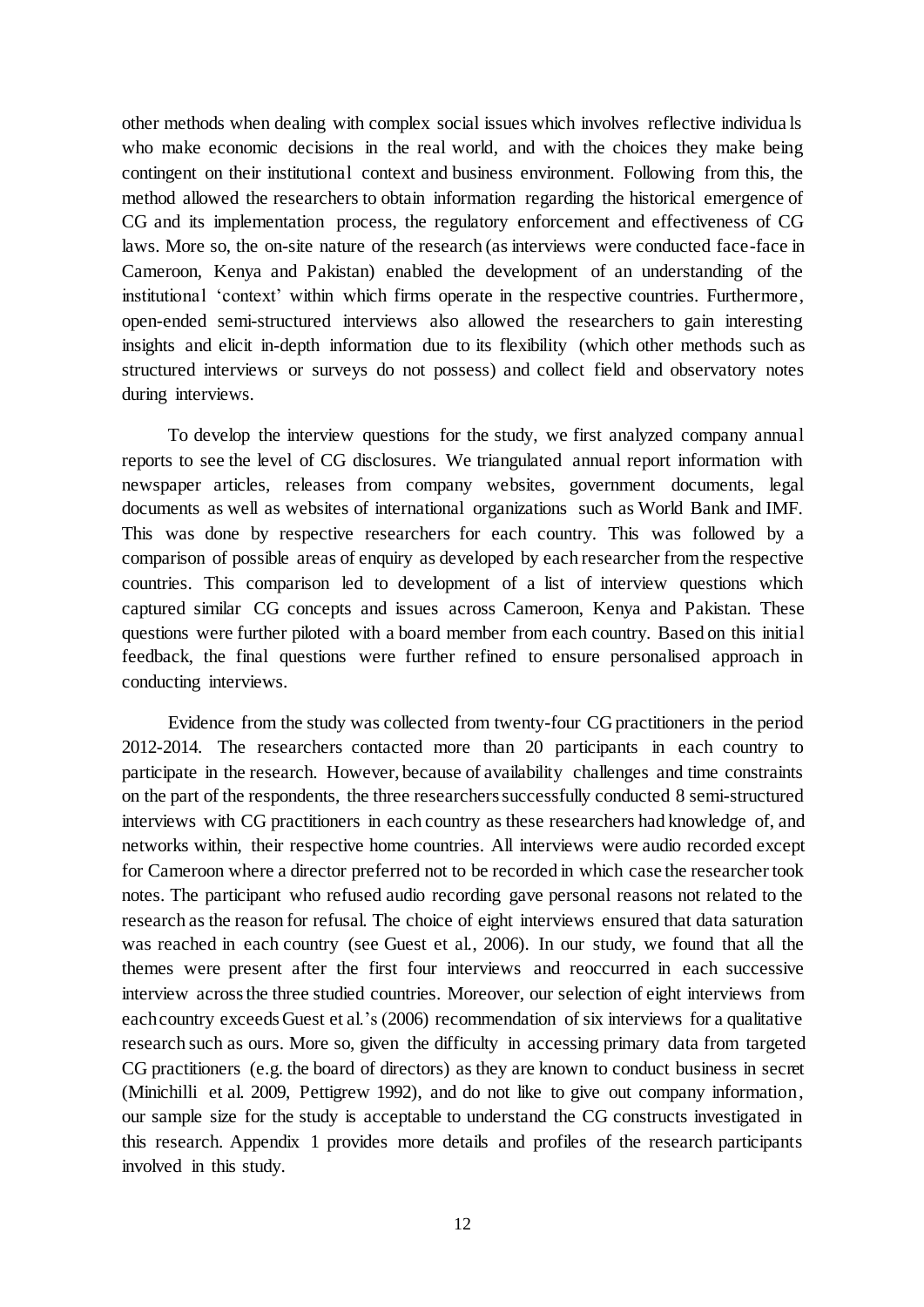The selection of twenty-four CG practitioners who participated in the research was based on individual practitioners' wealth of knowledge and experience in the study topic, willingness to contribute to the research, representativeness of the sample and the availability of both the CG practitioners and the researchers. In each country, the sample consisted of seven males and one female respondent. Each of the CG practitioners in the study held key positions in a firm or a regulatory body. All the CG practitioners hold positions such as, executive directors, CEO, finance director, compliance/regulatory director, board chairman and company secretary. In addition, they all have experience ranging from 5 - 35 years. Interviewees were given an opportunity to select the location they felt comfortable in holding the interview, all research participants were interviewed at their places of work, that is, either their offices or a boardroom. Twenty- three interviews took place in the offices of the participants and one in a boardroom. All interviews were conducted in English and lasted for an average of 60 minutes. The first round of interviews took place between February – May 2012 comprising of 8 interviews across organizations in Pakistan operating in the finance, oil and gas, mining, regulatory and related institutions. The second round of interviews in Kenya comprised 8 CG practitioners from finance, industrial, basic material and agricultural organizations in the period February -May 2013. Finally, the last set of interviews were conducted between April-July 2014 and consisted of 8 interviews in Cameroon with participants drawn from the agro-industry, oil and gas, mining, finance, whole sale and retail, and transport, storage and communication industries. In all the three rounds of interviews, three different authors who are familiar with the contextual environments of each of these countries conducted the interviews. As noted above, digital audio recorders were used during the interview process and later transcribed and shared with each researcher to assist in safeguarding reliability of the data analysis process. This practice also enabled the researchers to ensure consistency in data analysis and interpretation, subsequently enhancing the robustness of the findings reached.

# **5. Empirical findings**

### *5.1 Corporate governance implementation process*

The analysis of interview data revealed that the process of introduction and implementation of CG regulations is inert in all three countries. Table 2 outlines the responses from various interviews from the three countries. The last column of the table provides interpretation by the researchers to draw insightful conclusions.

*[Insert Table 2 here – corporate governance is a foreign concept]*

To begin with, respondents from Cameroon and Kenya asserted that CG regulations are still at an infancy stage of implementation. For instance, a CEO from Cameroon stated;

*"It's still embryonic, rudimentary at best because this is a concept that is gaining grounds but it's taking, perhaps much longer because the sensitisation process, to me, is a bit slow"* (CG1CAM, Cameroon)

One of the respondents from Kenya insisted;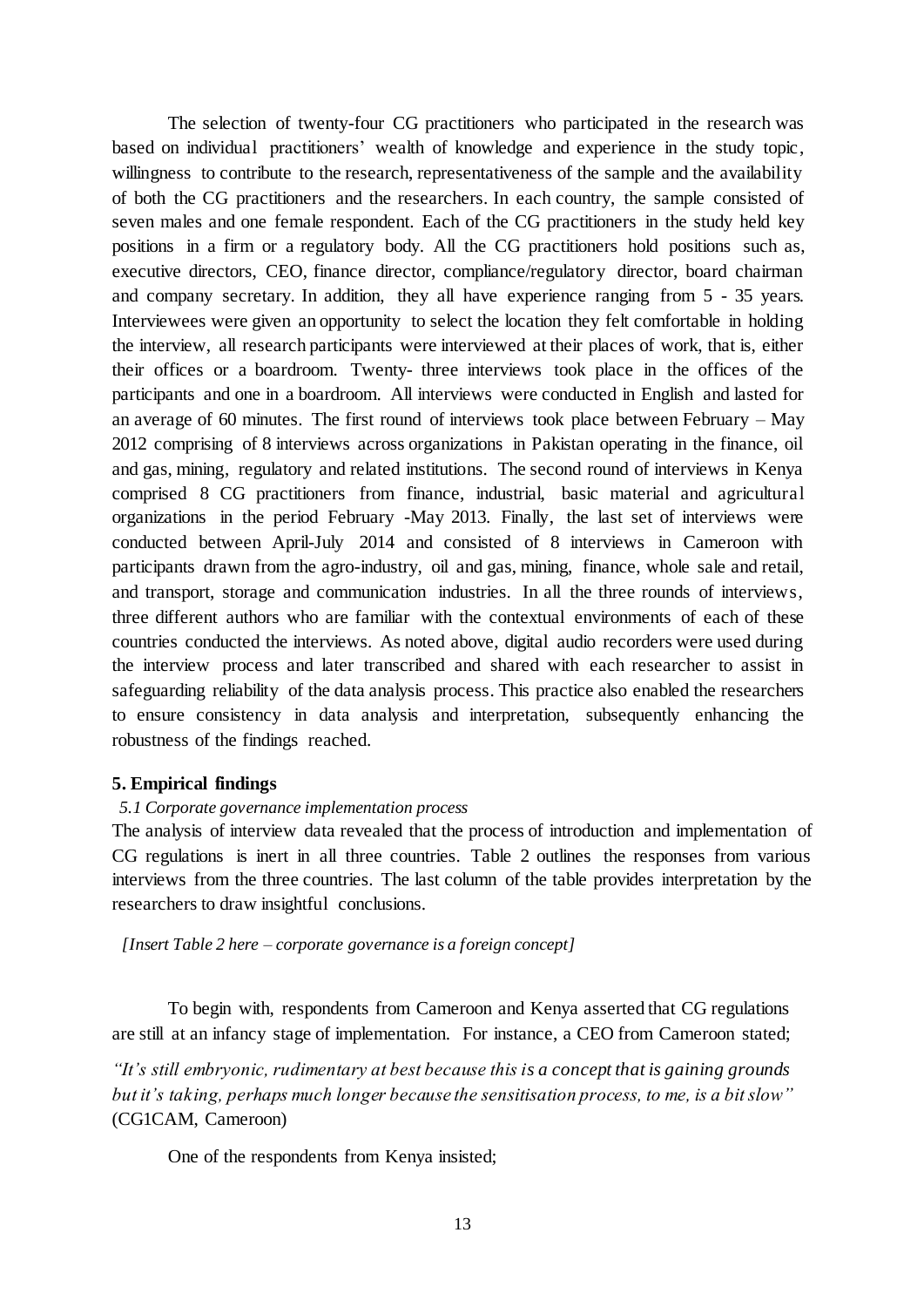"*Historically, we did not have CG…this thing is still in the nascent stages with many people gradually implementing it" (CG2KEN, Kenya)*

Respondents from Pakistan, however, stated that although firms in Pakistan were reluctant to adopt CG immediately after the introduction of the CG code in 2002, however, overtime, firms are adapting to the requirements. Another director accounts;

*"All the companies were facing difficulties in implementing the different requirements of the code of corporate governance. But as it is grown up now [has developed], the companies are adapting to it" (CG1PAK, Pakistan).*

The responses from all three countries indicate an initial unwillingness to adopt CG reforms within the business community in these countries, which is in alignment with the findings from previous research (The World Bank, 2005). In order to gain deeper insights into this phenomenon, respondents were enquired about the reasons for this slow implementation. It was found that in Kenya and Pakistan, the main hindrance in implementation of CG reforms stems from the business community. CG is seemingly still viewed as a foreign standard that has little relevance to highly concentrated corporate sector in Kenya and Pakistan, because majority of business are family-owned and controlled. Hence practitioner account suggests although CG regulations may be suitable in the contexts where they were originally developed, they are not perceived relevant in the context where they are applied (Adegbite and Nakajima, 2012, Siddiqui, 2010, Rashid, 2011). A CFO from Pakistan insisted;

*"Because of the family structure… how can they go for corporate setup? Hiring of qualified people, hiring of diversified people, giving them a…good remuneration and spending too much money on financial reports? So, they don't care about it"* (CG1PAK, Pakistan)

Practitioner account so far suggest the institutional context in these countries evidences divergence of local institutional characteristics at Level 1 of Williamson framework, while the basis upon which Anglo-American CG model is founded is depicted in Level 3. Majority of the respondents in Pakistan and Kenya noted that CG requirements regarding disclosures and board independence at Level 3 are intrusion to otherwise closely-held family/ethnic culture at Level 1 (see also, Kimani et al., 2015).

CG in Cameroon was also recognised to have developed under foreign influence, rather than having emerged locally, to meet institutional requirements of the country. As suggested by both DiMaggio and Powell (1983) & Williamson (1998), conformity with borrowed international prescribed best practices in CG through regulations is a function of external and institutional dependencies. Comparatively, Cameroon ranks poorly among the three countries when it comes to CG implementation due to the fact the sensitisation process in the country is very slow. This slow sensitisation process has adverse effects on the implementation of CG and subsequent accountability. When asked why the process of CG in Cameroon was slow, a CEO stated;

*"In Cameroon…I think we still have quite some distance to cover… the issue is not writing a code, it's not coming out with procedures, it's a question of mentality, in Cameroon, there are many things that are wonderfully written but they must be enforced*" (CG2CAM, Cameroon).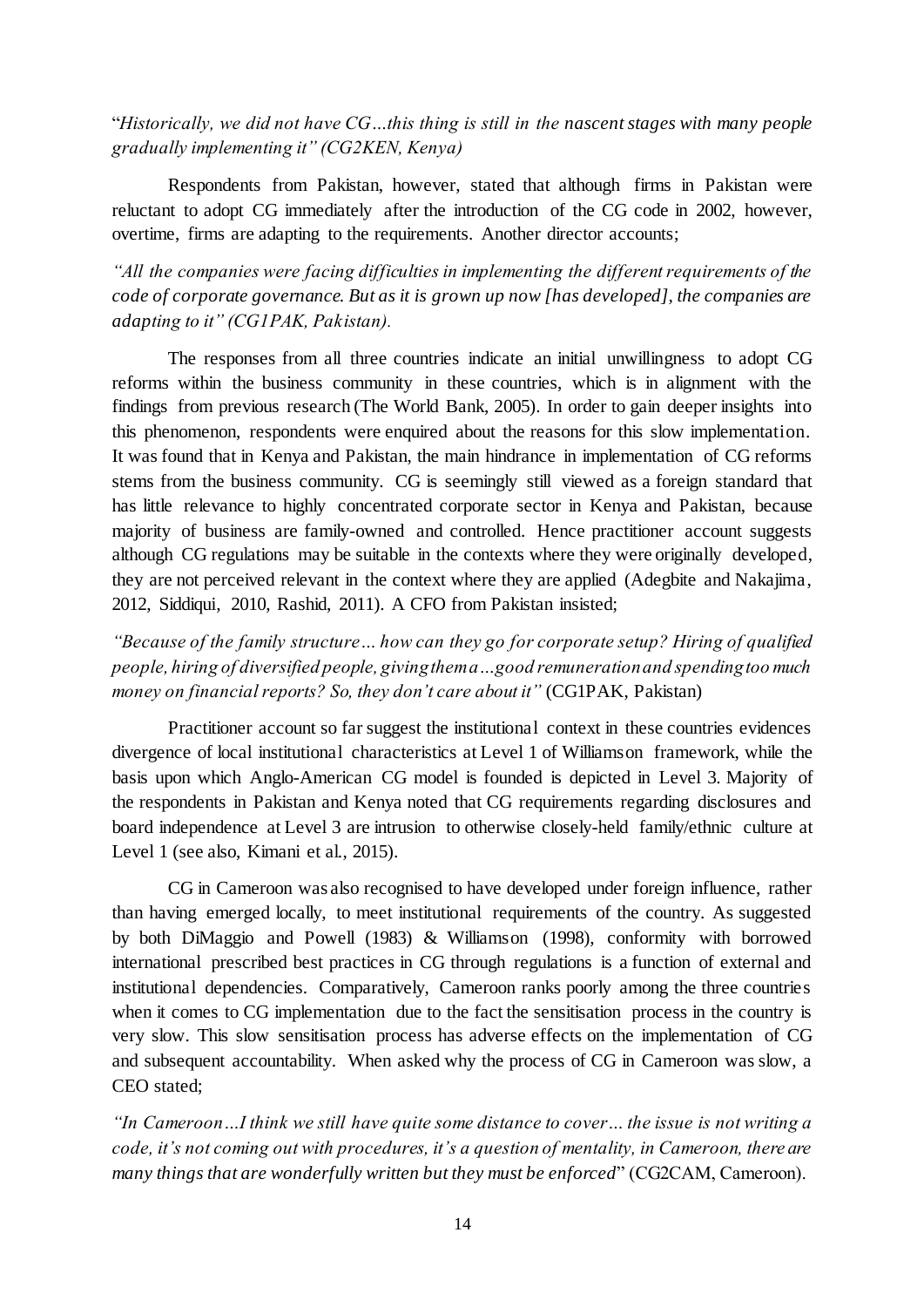Another respondent shared similar views but went further to opine that the CG process and implementation in Cameroon is characterised by lack of accountability.

*"You have lack of accountability, responsibility, and transparency so basically the key pillars within CG are lacking… I think we are at infancy stage … some organisations are well advanced but if you take everything as a whole, as a country, we are still at infancy*" (CG7CAM, Cameroon).

This opinion by the latter excerpt was echoed by majority of respondents in Cameroon. These suggest that the underlying social (normative) structures constrain the actions of CG practitioners as they are constrained by a mentality of lack of accountability and the inability for regulators to enforce enacted laws. This is consistent with the high level of corruption in the country that perpetuates unwillingness towards accountability and transparency. Thus, from Williamson (1998) NIE framework, governance reforms (Level 3) are not introduced in alignment with institutional environment (Level 1), while at Level 2, there is weakness in legal and political institutions due to high corruption practices, consequently leading to ineffectiveness in implementation of governance institutions in Cameroon. This lack of implementation may also be due to colonial legacy of the country. Specifically, common law traditions are practiced in the English-speaking areas with emphasises on accountability. On the other hand, civil law is practiced in French areas which is characterised by inefficiency and '*laiser faire'* practices that promotes corruption practices (Gauthier and Zeufack, 2010). These institutional differences in both areas of Cameroon has generated institutional forces that constrains and determine the way firms operate and their consequent CG practices. Therefore, following Williamson NIE conceptualisation (see table 1), any governance regulation that does not adapt to this institutional peculiarity may be ineffective.

A comparison of CG in Cameroon with that in Kenya and Pakistan reveals that Pakistan and Kenya are following an Anglo-Saxon model of CG, both are common law countries and the guidelines of CG were issued in both countries in 2002. The capital market in both countrie s reflects a majority of family-owned companies. In addition, both countries have developed CG codes to guide firm practices. Cameroon, in contrast follows a mix of Anglo-American and Continental Europe CG models (a blend also known as Anglo- French model of CG). Although OHADA in Cameroon provides the basic CG framework for corporate organisations, however, the respondents indicated the need for and lack of a separate CG code.

# "…*The OHADA to a large extent covers some of the issues…I think that having had the OHADA law in place, there could have been a document for CG, which now takes what OHADA has not addressed, it is addressed in CG for Cameroon*" (CG6CAM, Cameroon).

This suggests that in Cameroon, there is a lack of initiative from regulatory bodies with regards to an effective implementation of CG regulations. It might be inferred from the above discussions and the evidence provided in table 2 that, the governments of these countries have adopted CG regulations under the influence of international organisations, and the regulatory bodies especially in Kenya and Pakistan are attempting to ensure compliance with governance regulations. However, the business organisations in these counties are now adapting their CG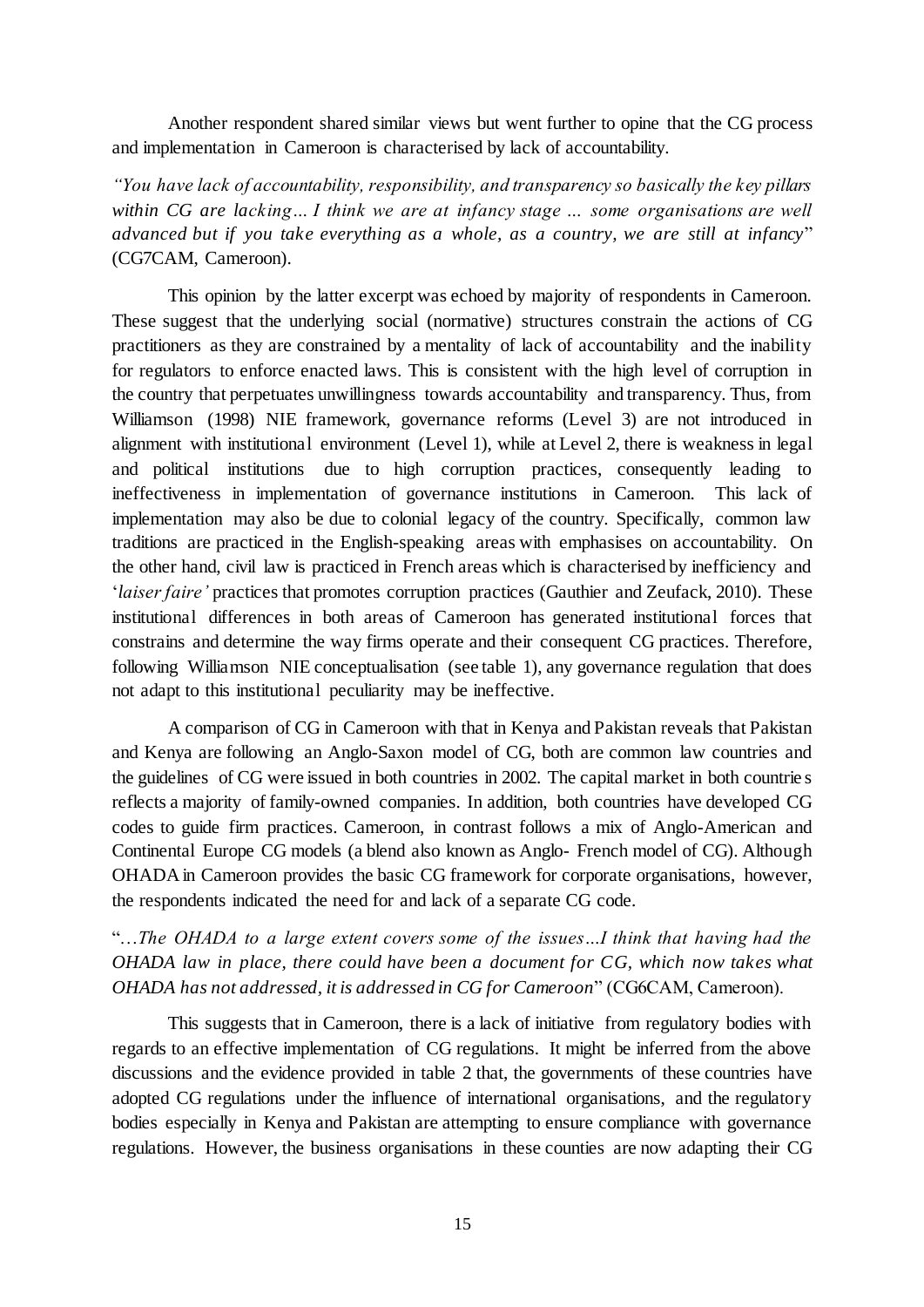structures under coercive pressures of the regulatory bodies (see also Areneke and Kimani, 2018).

These findings support the assumptions of new institutional sociology where countries adopt certain regulations in anticipation of developmental aid and benefits (DiMaggio & Powel, 1983, p.150-152). More so, the resistance and or lack of willingness to implement thereof is due to lack of alignment and adaptation with informal institutions such as culture and religion which has powerful influences in Kenya and Pakistan [at the institutional environment (Level 1) and governance institutions level (Level 3)]. These regulations have negative implications as they result in creation of a conflict in family-owned and controlled enterprises prevailing in developing countries, where family owners show reluctance in adopting recommended practices. While in Cameroon, there is a lack of alignment across Levels 1, 2 3 institutions. Consequently, various CG practitioners do not see the value of CG, which renders the implementation efforts ineffective.

#### *5.2 Regulatory compliance*

Some scholars have argued for government intervention and regulation for effective CG (Mullineux, 2006, Elmagrhi, et al., 2016). Table 3 provides evidence from all the three countries, regarding CG practitioners' perceptions about the level of compliance with CG regulations.

### *[Insert Table 3 here: Strict regulatory compliance]*

The responses from all countries revealed that firms in these countries attempt to comply with CG only because it is a regulatory requirement. In Cameroon, all firms are compelled to follow the OHADA CG guidelines, while banks are required to adhere to the OHADA and industry regulator guideline, which is the COBAC. However, in addition to the OHADA, multinationals also implement other CG guidelines especially those from the country of the parent company. In addition, some firms supplement the OHADA CG guidelines with the tenant board law of 1999. A respondent reports the latter;

# *"We have the OHADA; we have the guidelines which are those instruments the tenant board has put in place as in the 1999 law" (CG2CAM, Cameroon).*

Based on the evidence from practitioner's feedback, CG does not have a push or drive of its own in Cameroon, as most of the CG guidelines can only be found within general company laws. Director's accounts also testify that CG is intertwined with general laws and industry regulations as such company executives are obliged to implement those guidelines. As discussed in section 5.1 there is a lack of initiative from regulatory bodies towards the development of stringent CG regulations. Furthermore, it is evident that CG lacks institutiona l identity in Cameroon and as such regulatory guidelines act as a support to CG. Consequently, regulatory enforcement is the key driver of CG adoption in Cameroon without which majority of firms might not comply with international CG practices. High levels of corruption in Cameroon might also be responsible for development of a negative perception concerning the effectiveness of CG. These findings are consistent with the findings of the World Bank report (2006) and GIZ reports (2013) that up to 78% of firms in Cameroon believe corruption is a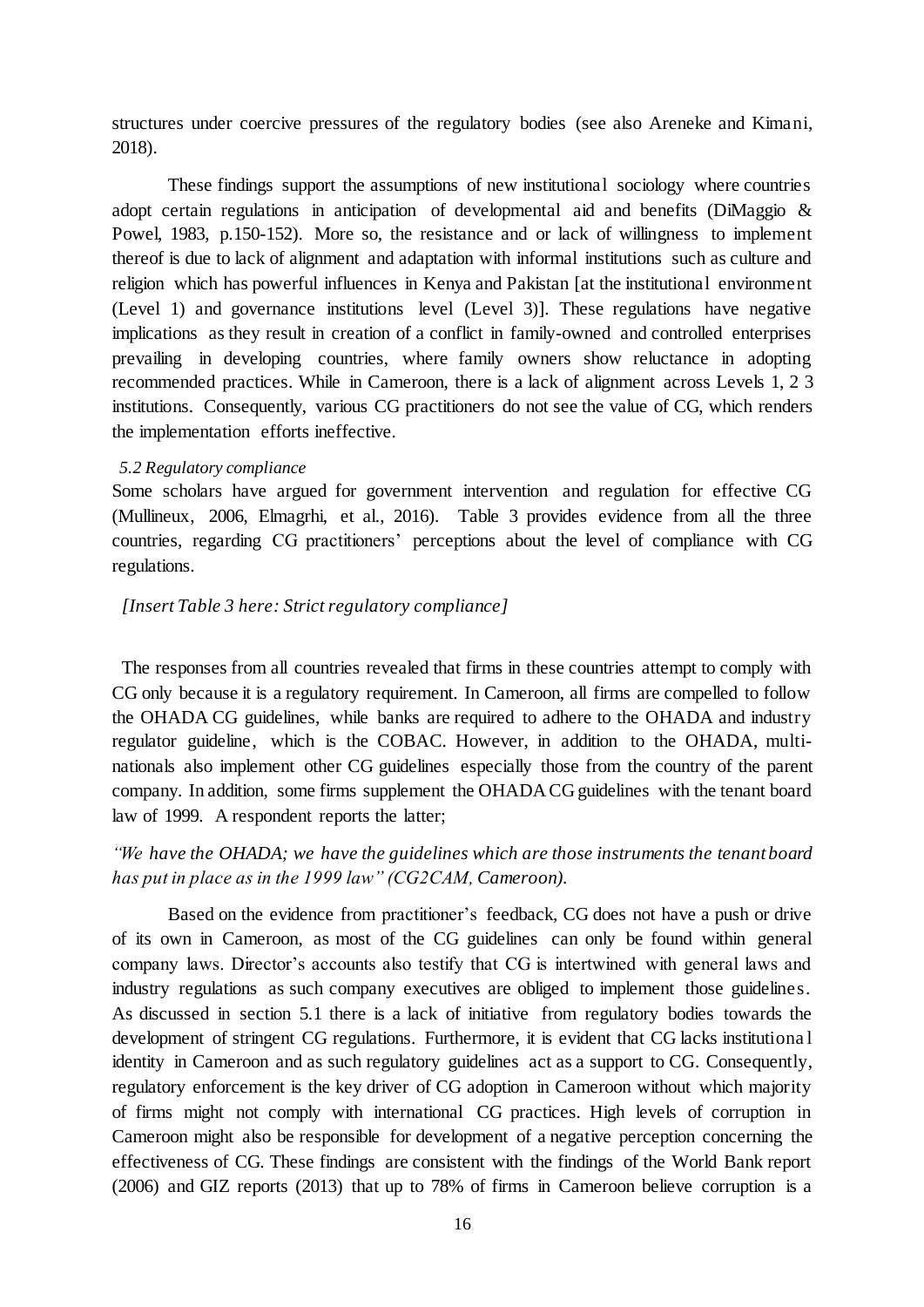serious issue affecting good CG practices in the country. This situation indicates a weakness in Level 2 institutions in the country. Since Level 3 (governance institutions) are not in alignment with Level 2 (institutional environment), we contend that Level 3 institutions becomes ineffective in the context of Cameroon resulting in poor compliance with CG guidelines.

However, the evidence from Kenya shows strict CG regulation was introduced by regulatory authorities.

# *"It is better if government intervenes in enforcing CG adoption…regulation is a sure way of ensuring a level playing field"* (CG5KEN, Kenya).

Practitioners commonly noted that the active regulation of the corporate sector has led to increased adoption of CG within organizations. While linking CG compliance levels to regulatory enforcement, practitioners summed up that, firms are obligated to conform to certain standards to avoid the hefty fines and penalties that non-compliance attracts. Like Cameroon, the statement above suggests that enforcement is the greatest driver of CG uptake adoption without which majority of firms might not comply with governance guidelines.

Evidence from Pakistan also suggest that the regulatory body ensured strict compliance with CG regulations. For example, firms coerced to adopt recommended governance practices as the Securities and Exchange Commission of Pakistan is perceived to be a very strict regulator and non- compliance can result in imposition of heavy penalties. Also, for listed organisations, they are required to comply with the code of CG introduced by the Securities and Exchange Commission of Pakistan as a listing requirement. Practitioners strongly insisted that their respective institutions were complying with governance regulations.

# *"I think that we are very rigorously following all the requirements of corporate governance" (CG3PAK, Pakistan).*

The practitioners were unanimous in their opinion that; it was not only their organization that was complying with these regulations; most listed firms operating in Pakistan are complying with governance regulations.

# "*I think, every…every…company in Pakistan, they are compliant…with these regulations*" (CG5PAK, Pakistan).

This implies most of the firms in Pakistan and Kenya comply with CG regulations. In Cameroon, however, regulatory bodies have shown a lack of sufficient initiative to develop stringent CG regulations so far and company law serves as the main document outlining basic CG guidelines.

As suggested by Williamson's (1998) theocratical framework, close alignment between Level 2 and Level 3 institutions may result in a smooth implementation and adoption of CG regulations by CG practitioners. However, in contexts where there is lack of alignment with institutional environment (Level 1), CG practitioners resist implementation of 'foreign' governance mechanisms (Level 3). Therefore, a strong regulatory scrutiny (Level 2) coupled with threats for penalisation may assist in implementation of governance regulations. Our findings have important policy implications, especially in the context of Cameroon. We suggest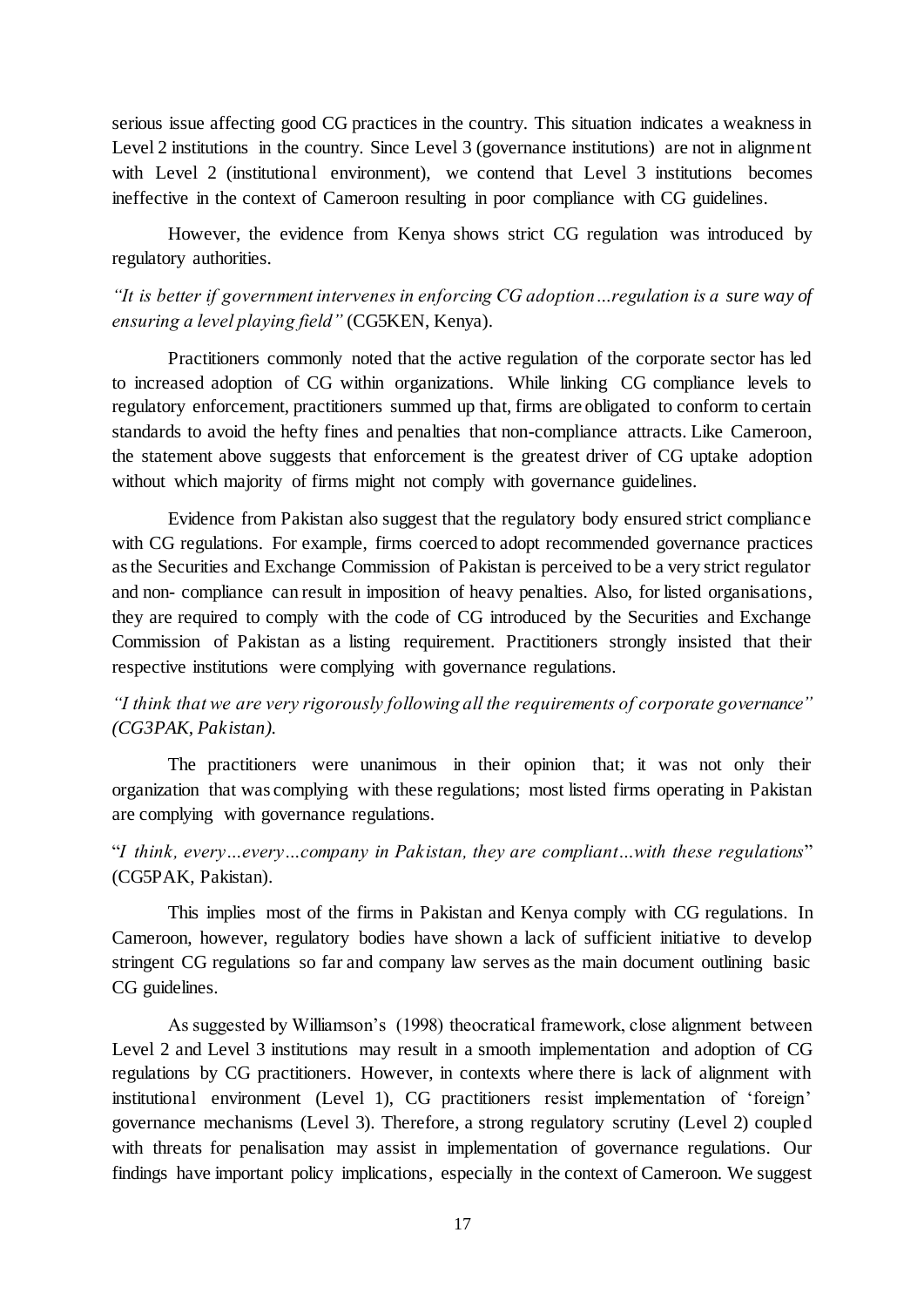for introduction of a stringent regulatory framework for CG. We also contend that strong Level 2 institutions and reduction in corruption practices can help in bridging the gap between Level 1 and Level 3 institutions.

#### *5.3 Corporate governance's impact on firm performance*

Some evidence from the literature suggests that there is a positive link between CG and firm performance (Gompers et al., 2003, Collins G Ntim 2013, Collins G. Ntim 2013a, Collins G. Ntim 2013b). However, as noted in section three, the outcome of such research has also often generated conflicting empirical results (Kumar and Zattoni 2015, McNulty et al. 2013). Drawing on these mixed findings, we asked practitioners about the effectiveness of CG regulations in improving the performance of firms. Practitioner accounts reveal similar mixed link between effective governance and performance of firms. Specifically, there was significant variation in the opinions of practitioners across the three countries in this regard. Table 4 provides a few instances of evidence from the three countries.

# *[Insert Table 4 here: Impact of corporate governance on firm performance is mix]*

In Kenya, the respondents shared diverse opinions regarding the perceived value of CG on performance, implying that CG is still a contested issue. Whilst no respondent suggested negative association between CG and performance, deeper discussions showed perceived impact of CG on performance ranging from a strong and direct to neutral link.

*"…CG brings proper structures that are necessary for proper running of the firm, with accruing benefits following later…if we have two firms where one adheres to good CG and another lacks proper CG structures, the former will have consistent performance while the latter will show a very erratic performance…"* (CG5KEN, Kenya).

This statement reflects the view amongst a section of practitioners that CG helps to not only improve performance but also achieve sustainable growth. The actual impact of CG on performance was cited as more visible in the long run rather than instantaneous. For instance, practitioners opined good CG enables the firm to manage performance through 'bad times', while those without proper CG structures stand to report decent performance only during good economic conditions. Further reflection on the link between CG and performance shows CG as a guarantee to shareholders of consistency of returns from their investments.

To buttress this point, a governance actor in Kenya stated;

*"…there is a very strong link between CG and performance…CG is a check on a number of factors that can hamper performance if not restrained like conflict of interest, insider lending, and misappropriation of…assets…" (*CG6KEN, Kenya).

These practitioners appreciated the value relevance of CG in improving performance and longterm survival of institutions.

Nonetheless, contrary views emerged where some practitioners narrated no direct link between CG and performance (see Table 4). The lack of direct link may arguably indicate that the influence of CG on performance is more visible in the longer-term rather than short- term. These group of practitioners seemed to agree that good CG within firms is necessary, as it has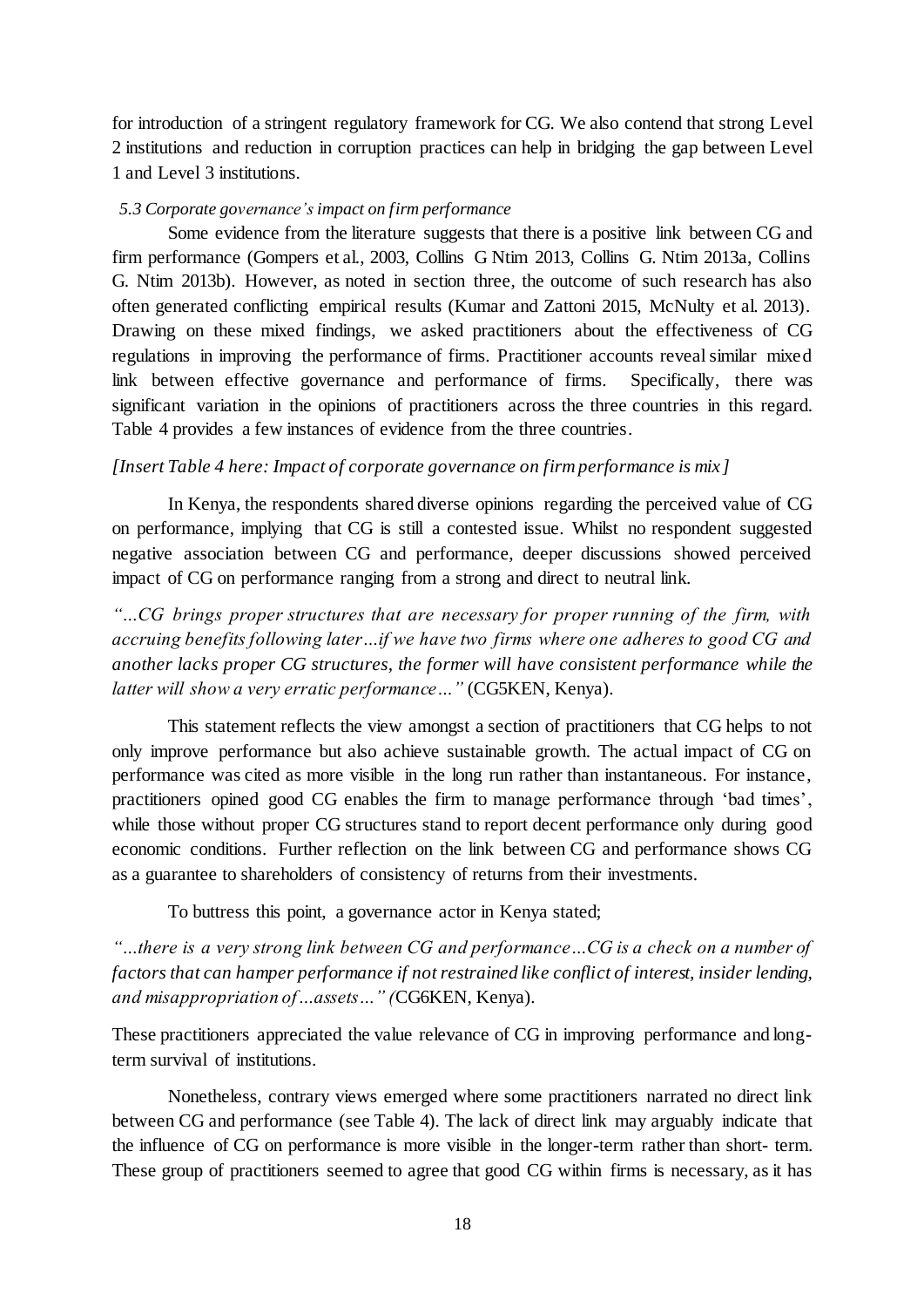been glorified as a 'magic touch' to business success, in an attempt to make it appealing to managers.

During discussion, governance actor CG3KEN claimed that CG needs maturity in the long-run for it to have a direct link to performance.

*"CG and performance have a negligible link…CG as a driver of performance? I would call it a constant that is on the far-end of the performance equation…the contributing effect is minimal…it's a negligible constant in the current environment (CG3KEN)."*

Although, according to Williamson (1998) NIE framework, effective implementation of governance at Level 3 eventually translates into attainment of improved organisational outcomes, however, all research participants did not seem to agree with this view. As narrated, most of the firms continue to report increased profitability in Kenya, however they do not attribute this profitability to adoption of good governance practices. This indicates that adopting good governance practices may is not considered a priority within some firms since they still report good performance, thus lacking motivation to voluntarily embrace CG beyond the threshold required under the law.

In Cameroon, although all the directors agreed that CG affects the performance of firms, there is divergence in the direction of the effect. For example, a practitioner opined that:

# "*The board functions in my opinion have a positive effect on our company performance and I think this is really essential otherwise there is no need for a board"* (CG8CAM, Cameroon).

The above CG practitioner linked board functionality to a positive firm performance. However, practitioner CG2CAM hinted that it is the representation of directors from various ministries, which helps link the firm to important government agencies, which enhances a positive firm performance. However, other practitioners opine a negative relationship between CG and firm performance. For example, practitioner CG1CAM (see Table 4) illustrates an example where board members who represent the major shareholder (who constitute majority of the board) made a decision to issue out loans to customers related to majority shareholder without due diligence of the credit worthiness of the customer (against advice of management and minority shareholder representatives. The non-repayment of these loans has become a serious problem to the organisation's survival thus impacting negatively on its performance. The latter practitioner's evidence suggests a divergence of local institutional characteristics from the basis upon which Anglo-American CG model is premised. This is a shift from agency theory's postulation of conflict between principals and agents. Instead, the evidence above points to a multidimensional problem, that is, principal-principal conflicts between minority and majority shareholders where the latter abuse the rights of the former (Yusuf et al., Forthcoming). In addition, there are also agent-shareholder conflicts where managers view shareholders as not acting in the best interests of the long-term success of firm. For example, majority shareholders were found in the case of Cameroon to control the issuing of loans without due diligence of the credit worthiness of loan applicants. These types of conflicts are seen to be prevailing within developing countries with weak and ineffective legal and regulatory control mechanisms. As such, majority shareowners through familial shareholding might exploit minority shareholders and managers of firms.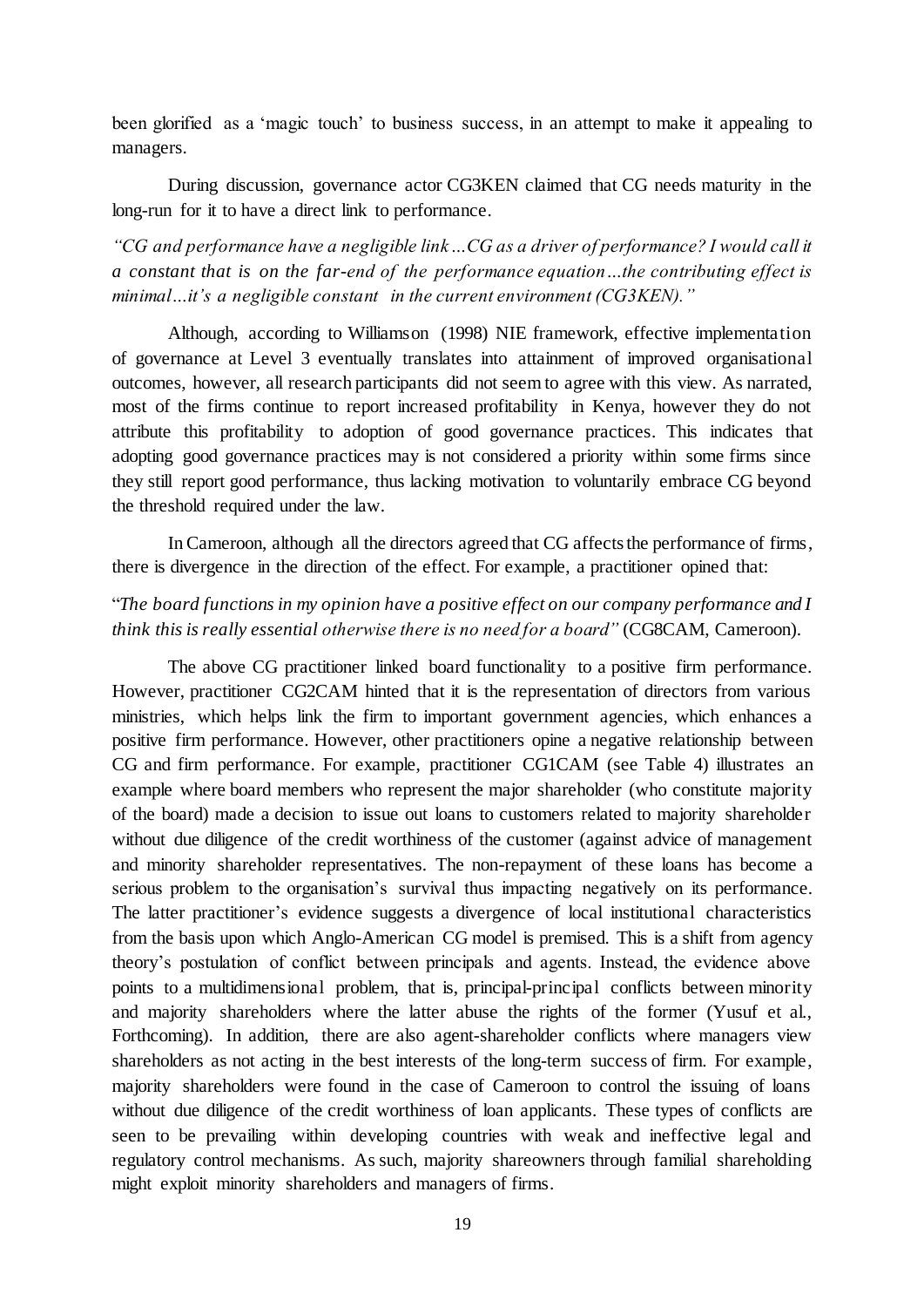The view of negative performance was echoed by another director in Cameroon, who reported that the board is a legal creation and thus only plays the role of approving budgets and checking accounts as stipulated by law. In her opinion, the lack of critical and strategic orientation of the board affects the performance of the company negatively. This finding is inconsistent with existing literature which suggests that CG guides boards of directors towards being professionally competent (Liew, 2008). Similar to Kenya, some directors also reported a neutral influence of CG on the performance of firms in Cameroon (see table 4).

In Pakistan, practitioner CG1PAK opined that compliance with CG has played an important role in making organizations profitable. He insisted that, owing to these regulations, Karachi Stock Exchange is among the best performing emerging economies stock exchanges in the world.

"*Yes…what these corporate governance guidelines have led to, is that, institutions have become more efficient, because they are led by efficient people…the profitability of the financial sector of Pakistan…is tremendous. It's not because of just corporate governance, but corporate governance has had a very good role to play*." (CG1PAK, Pakistan).

However, other CG practitioners thought that compliance with CG regulations does not play a significant role in making an organization profitable. Although compliance with these regulations was not perceived as a direct contributor to increasing profitability, noncompliance, however, could result in poor financial performance. For banking firms, for example, penalties from the central bank in the case of non-compliance were perceived to be a contributor in reducing bank profits.

"*If you are making lots of profit, you are a profitable bank. On the other hand, your controls are weak, and the amount of penalty, for example, that is directly hitting your profitability"* (CG2PAK, Pakistan).

Practitioners indicated that firms were specifically concerned about their reputation. They highlighted this as negative externality as a result of non-compliance which could affect the firm's profitability as it could negatively affect stakeholder's perception of the firm (especially foreign investors).

"*Reputation risk comes into play in not following it. OK. If you don't follow it, then there's large reputation risk. So, if you are not following corporate governance there is a huge reputation and market risk*." (CG4PAK, Pakistan)

Most of the practitioners opined that some of the CG code's provisions were unnecessarily increasing firm's costs, which reduces profitability.

"*They have to go for somebody who is experienced person and maybe that has a higher cost. Holding of meetings by the board of directors also have high cost, establishing a separate, fullfledged company secretariat department, which is ensuring all the compliances. These things all involve people; it involves developing a process. So, all these things have a cost."* (CGB4, Pakistan).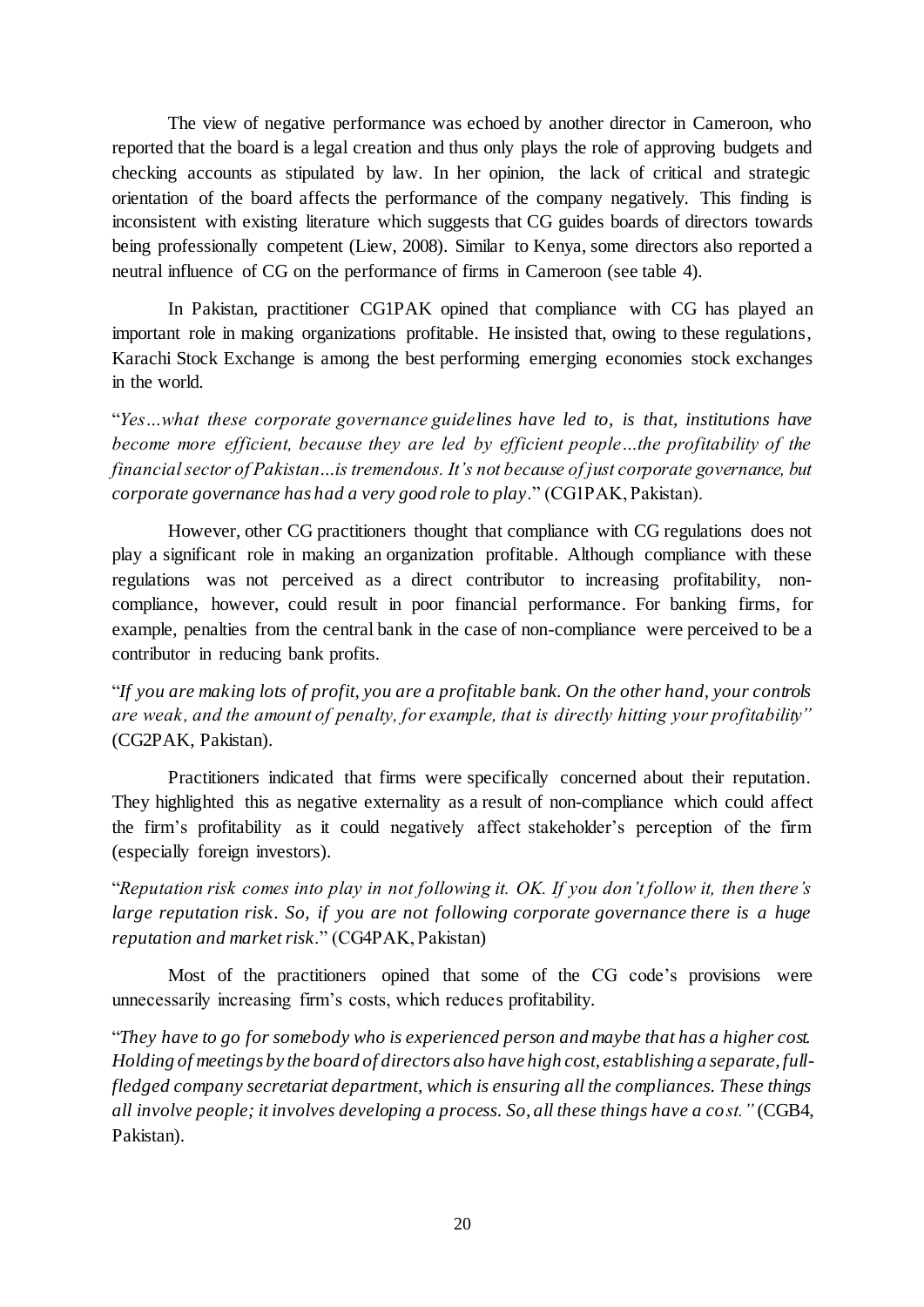Practitioners do not perceive compliance with CG as necessary to improve profitability of firms. Rather '*compliance with CG'* and '*running the business properly*' to earn maximum profits are perceived as separate goals for the board.

*"One has to walk on the both dimensions. Because you have to be compliant as well as you have to go for your efforts...you know, to secure the business in a proper way." (CG3PAK, Pakistan).*

The practitioner disagreed with the idea that CG plays a role in making a firm profitable. Rather, the profitability of any institution is perceived to be associated with various 'other' factors. Similarly, another practitioner stressed that the profitability of a firm depends more on the business model adopted.

# *"As far as the profitability is concerned...I would say it...depends on the business model of...and more on its...way of doing business."* (CG5PAK, Pakistan).

Overall, some evidence from CG practitioners in the three countries indicates some positive relationship between CG and firm performance. However, the overwhelming evidence from all three countries indicates that practitioners do not anticipate any explicit benefits of CG compliance in terms of improved profitability. Thus, firms follow regulations only if there is strict regulatory compliance enforcement.

We contend that although the implementation of 'foreign' CG regulations may not be viewed favourably by CG practitioners across the three counties, differences in the way these regulations were introduced have resulted in creation of significant different CG cultures in these countries. As Williamson (1998) suggested, institutions at each level of NIE framework can influence each other. We find the presence of coercive isomorphic pressures from the regulatory bodies in Pakistan and Kenya, towards implementation of recommended governance practices does not necessarily result in improved firm performance and efficiency. Consequently, companies in these countries are complying with CG mainly due to threats of penalisation. We argue this coercive implementation of CG at Level 3 may result in development of CG culture in these countries in the long run, eventually improving Level 1 institutions (a potential improvement). The case of Cameroon is however different. A lack of commitment from regulatory bodies, and a reluctance from practitioners to adopt good CG practices may result in poor CG implementation and subsequently weak compliance in the country in the long run. This may lead to slow development of good CG practices which is detrimental to the countries aim of becoming a middle-income economy by 2035 (MINEPAT, 2009, Cameroon Vision 2035, 2009, pp.46).

# **6.0 Summary and conclusion**

# *6.1. Summary of findings*

There has been little academic attention to date concerning the nature of CG practices prevailing within emerging economies contexts. In addition, the few studies conducted within emerging economies contexts have either been mainly quantitative in nature, or country specific, or employed theoretical lenses that do not reflect institutional realities of emerging economies. This study has filled this lacuna by exploring the perceptions of CG practitioners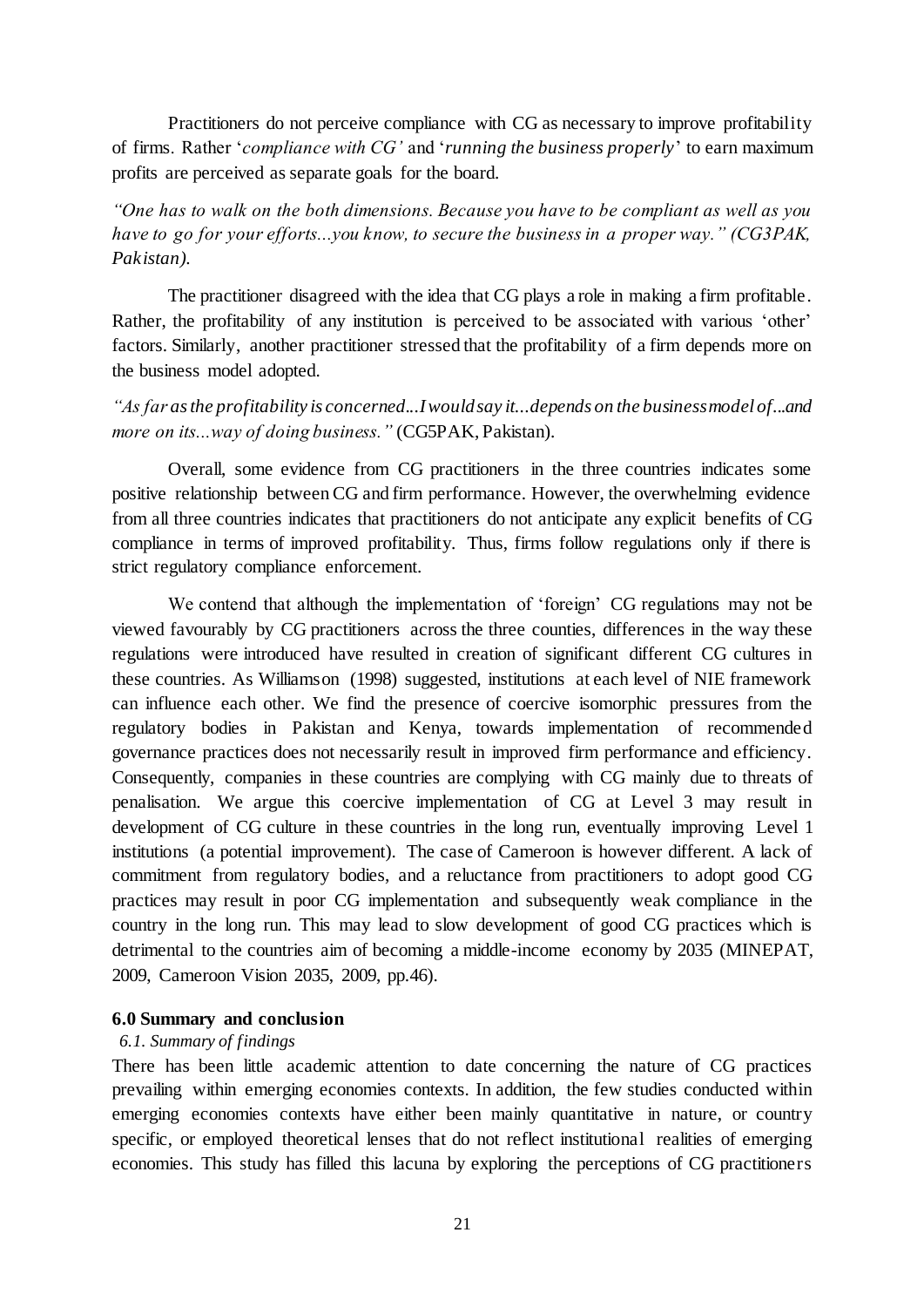in implementing CG practices within three emerging economies with some similar corporate sector architectures but with varied institutional environments. Drawing upon a critical realist stance and grounded on new institutional economics theory, we explored the perception of CG practitioners through semi-structured interviews in relation to CG implementation process, regulatory compliance and the impact of CG on firm performance in Cameroon, Kenya and Pakistan.

In relation to CG implementation process, practitioners' accounts indicate that CG implementation is still very slow across the three countries. All there is general reluctance to adhere and implement "good" CG. Practitioners opined that this is because CG did not emanate locally. Rather, it came about because of foreign pressures from international bodies rather than locally-driven initiatives. Furthermore, evidence showed that the slow implementation process in these countries is because local institutional environments prevalent in these countries differs from the basis upon which the adopted western CG models were developed. This finding is consistent with the new institutional theory premise. For example, due to concentrated ownership in these countries, there is a shift from agency theory's principal-agent conflict to principal-principal conflict, as well as agent-principal conflict. This finding is consistent with Young et al. (2008) and (Morck et al. 2004) who opine that in emerging economies characterised with concentrated ownership structures and absence of external CG mechanisms to protect minority shareholders, the prevalent type of conflict is more of a principal-princ ipa l conflict rather than agent-principal conflict as agency theory postulates.

More so, with regards to regulatory compliance, practitioner accounts revealed that firms across the three countries comply with CG provisions not because of the importance or relevant of CG. Rather, it is driven by that fact it is part of the law. While in Cameroon CG regulation is not strictly enforced as regulatory bodies have shown a lack of initiative to develop stringent regulations; in Kenya and Pakistan however, firms adhere to CG to avoid hefty financial fines and penalty for non-compliance. However, evidence from the research data does not support the presence of normative or mimetic tendencies as practitioners showed little enthusiasm towards complying with perceived "good" CG practices.

Finally, with regards to the impact of CG on firm performance, whilst some CG practitioners from Kenya indicated that CG impacts on firm performance, others indicated that there is no direct link between CG and firm performance. Similarly, in Cameroon, some practitioners accepted that good CG impact on firm performance positively, while others opined a negative and neutral relationships. Practitioners who opined negative relationship gave instances of majority shareholder manipulation of the board to take decisions, which were considered unfavourable to minority shareholders and threatens the long-term survival of the firm. Like Cameroon, practitioners from Pakistan indicated both positive and negative relationship between CG and firm performance. Those who opined a negative relationship gave reasons associated with the costly nature of complying with CG provisions. Hence, these mixed opinions by CG practitioners to a large extent supports the presence of coercive isomorphic pressures to implement CG provisions, from regulatory bodies in Kenya and Pakistan. The results indicate that CG is yet to be fully integrated within the business culture and corporate structures in emerging economies, which suggest the need to consider a review of existing CG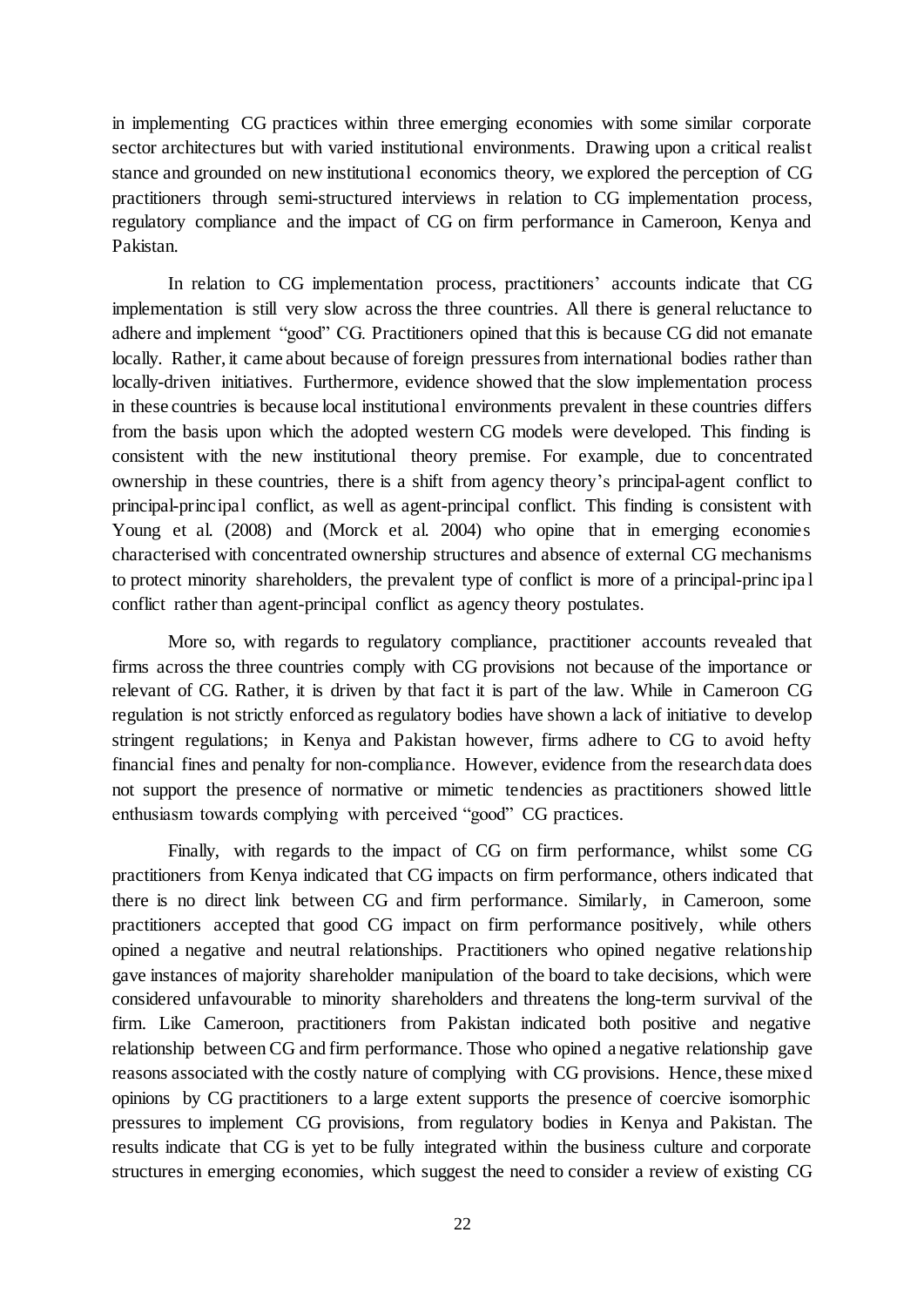regulations to identify areas of misalignment and make necessary optimization that will ensure increased implementation by firms.

We observe that the governments across these emerging economies have implemented CG guidelines and firms within these countries are adapting to them under coercive influence. However, as these regulations are complied with only to meet regulatory requirements, they are not effective in ensuring good governance. The results of this study support single country findings within extant literature which shows that some of the CG regulations implemented within emerging economies are not in alignment with the institutional contexts prevailing in these economies (e.g. Okike, 2007; Wanyama et al., 2009; Adegbite and Nakajima, 2012; Adegbite et al., 2013; Waweru, 2014, Kimani et al., 2015). Accordingly, the lack of alignment results in slow implementation of CG regulations. As these regulations do not emerge from within the institutional environments of these countries, firms comply with them only under a strict regulatory control.

Drawings from the highlighted findings, our research makes significant contributions to existing literature on CG through a comparative analysis of CG practices across three emerging economies. The evidence indicates that existing institutional environments in these countries has a deep influence on the process of CG implementation, regulations and the impact of CG on firm performance. Furthermore, the research provides evidence against existing literature on convergence of CG, as we document that firms are adopting CG only under coercive pressures from regulatory bodies. This thus raises serious questions about "copy and paste" of CG practices from developed economies in emerging economies with different institutional realities.

We contend that borrowed western CG regulations recommended by international agencies via national regulatory regimes are not suitable in emerging economies except where there is adaptation of such CG regulations to local institutional realities. Therefore, regulatory authorities need to take cognisance of these challenges and adapt CG regulations in accordance with institutional realities in forthcoming revisions of national CG codes. For example, policy makers can learn from South Africa King reports (from King I to current King IV) which has been adapted to capture corporate citizenship behaviour peculiar to the country (e.g. black economic empowerment regulations).

### *6.2. Limitations and areas for further research*

The readers of this paper should bear a few issues in mind that may affect the interpretation of findings reported. First, our analysis concentrated on just three CG themes, that is, CG implementation, regulatory compliance and firm performance. We thus recommend future studies to expand the present paper's analytical focus by examining how various other CG constructs, such as, board composition, board roles, or committee functions are impacted by institutional environments prevailing within emerging economies. Future studies may also benefit from incorporating wider variety of qualitative data, possibly by conducting focus group interviews with CG practitioners or adopting case study research design. Third, the findings from this paper may not be generalizable to other emerging economies contexts with potentially dissimilar institutional environments. In this regard, future studies may attempt to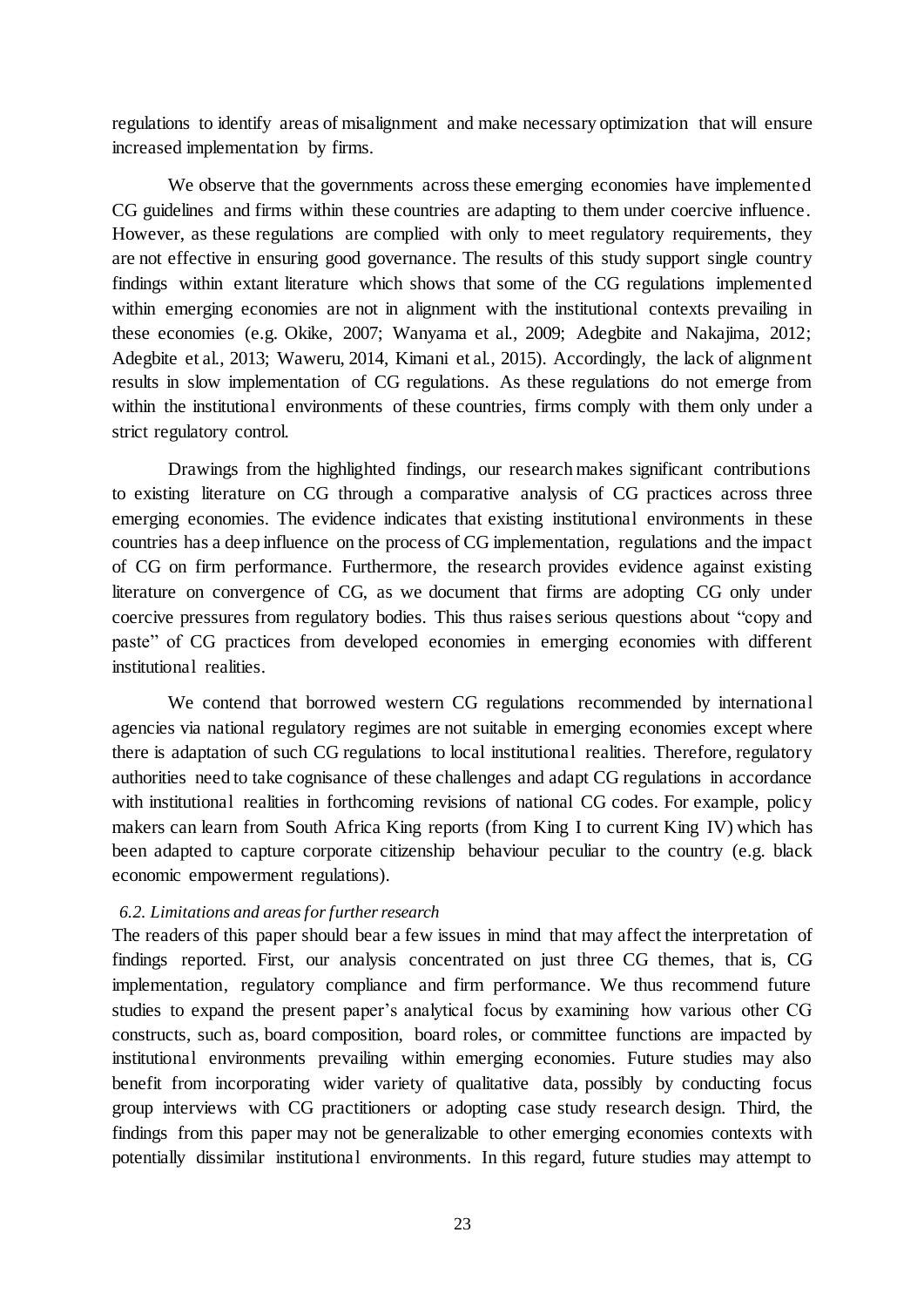carry out a mixed method study that incorporates quantitative and qualitative approaches with a view to enhance the generalisability of findings.

### **References**

Abor, J. (2007) "Corporate governance and financing decisions of Ghanaian listed firms", *Corporate Governance*, Vol. 7, No. 1, pp. 83-92.

Abor, J. and Fiador, V., (2013) "Does corporate governance explain dividend policy in Sub-Saharan Africa?" *International Journal of Law and Management*, 55(3), pp.201-225.

Adegbite, E. and Nakajima, C., (2012) "Institutions and institutional maintenance: Implications for understanding and theorizing corporate governance in developing economies", *International Studies of Management & Organization*, 42(3), pp.69-88.

Adegbite, E., Amaeshi, K. and Nakajima, C., (2013) "Multiple influences on corporate governance practice in Nigeria: Agents, strategies and implications", "*International Business Review*, 22(3), pp.524-538.

Aguilera, R.V., (2005) "Corporate governance and director accountability: An institutiona l comparative perspective", *British Journal of Management*, 16, pp.39-53.

Aguilera, R.V. and Jackson, G., (2003) "The cross-national diversity of corporate governance: Dimensions and determinants", *Academy of management Review*, 28(3), pp.447-465.

Aguilera, R.V. and Jackson, G., (2010) "Comparative and international corporate governance", *Academy of Management annals*, 4(1), pp.485-556.

Aguilera, R.V., Filatotchev, I., Gospel, H. and Jackson, G., (2008) "An organizational approach to comparative corporate governance: Costs, contingencies, and complementarities", *Organization science*, 19(3), pp.475-492.

Agyemang, O.S. and Castellini, M., (2015) "Corporate governance in an emergent economy: a case of Ghana", *Corporate Governance*, 15(1), pp.52-84.

Ahrens, T., Filatotchev, I. and Thomsen, S., (2011) "The research frontier in corporate governance", *Journal of Management & Governance*, 15(3), pp.311-325.

Alawattage, C. and Wickramasinghe, D. (2008), "Changing regimes of governance in a less developed country", in Tsamenyi, M. and Uddin, S. (ed.) *Corporate Governance in Less Developed and Emerging Economies* (Research in Accounting in Emerging Economies, Volume 8) Emerald Group Publishing Limited, pp.273 – 310.

Al-Bassam, W.M., Ntim, C.G., Opong, K.K. and Downs, Y., (2018) "Corporate boards and ownership structure as antecedents of corporate governance disclosure in Saudi Arabian publicly listed corporations" *Business & Society*, 57(2), pp.335-377

Alnabsha, A., Abdou, H.A., Ntim, C.G. and Elamer, A.A., (2018) "Corporate boards, ownership structures and corporate disclosures: Evidence from a developing country", *Journal of Applied Accounting Research*, 19(1), pp.20-41.

Angaye, P.E.G. and Gwilliam, D. (2008) "Corporate governance in infancy and growth – an interview-based study of the development of governance and corporate regulation in Nigeria", in Tsamenyi, M. and Uddin, S. (ed.) *Corporate Governance in Less Developed and*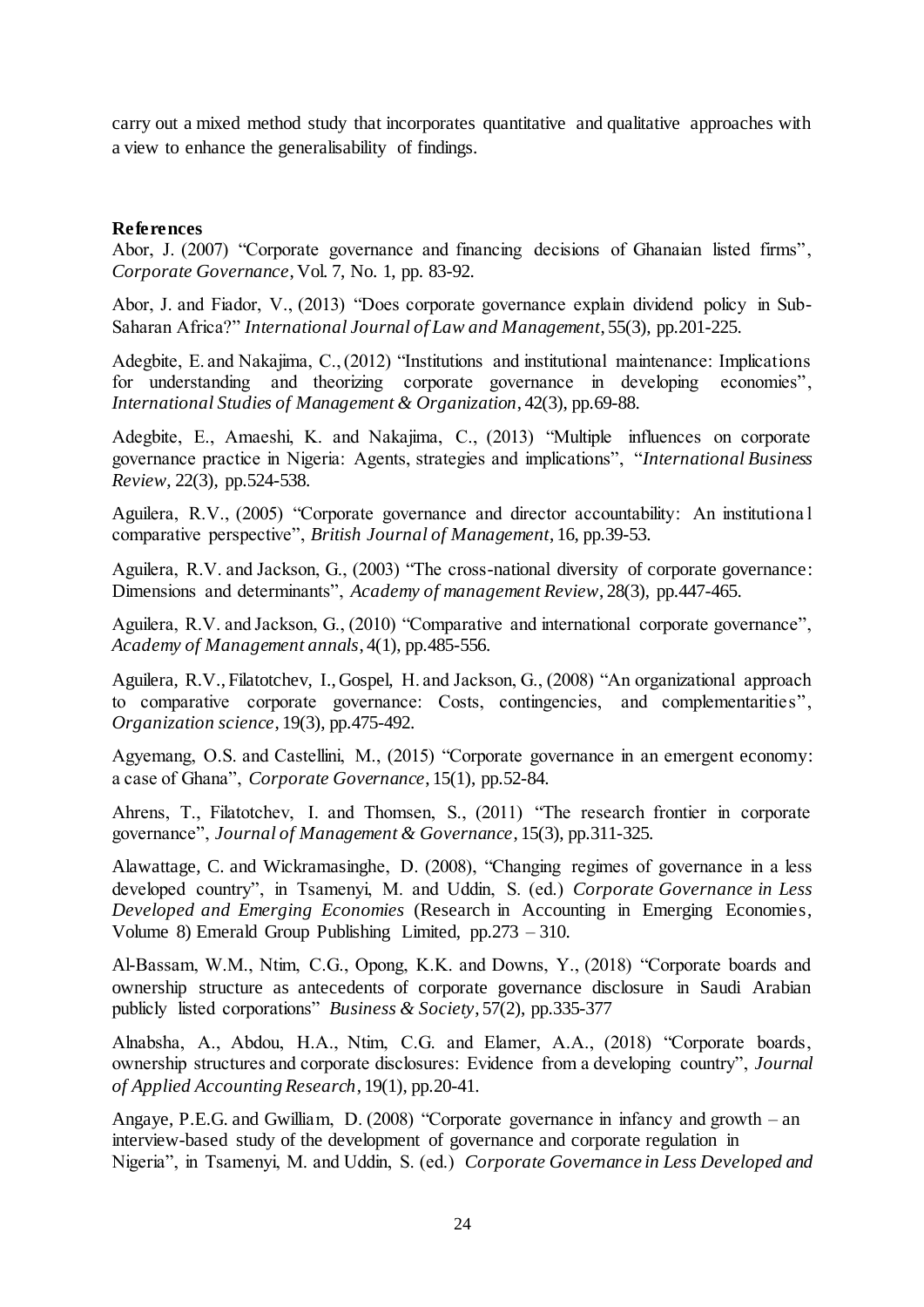*Emerging Economies* (Research in Accounting in Emerging Economies, Volume 8) Emerald Group Publishing Limited, pp.359 – 407.

Areneke, G. and D. Kimani (2018). "Value relevance of multinational directorship and crosslisting on MNEs national governance disclosure practices in Sub-Saharan Africa: Evidence from Nigeria." *Journal of World Business*. <https://doi.org/10.1016/j.jwb.2018.10.003>

Asante S. K. B. and Chanaiwa, D. (1993) Pan-Africanism and Regional Integration, in Mazrui, A. (eds) *General History of Africa*, Paris: UNESCO.

Barako, D.G., Hancock, P. and Izan, H.Y., (2006) "Factors influencing voluntary corporate disclosure by Kenyan companies", *Corporate Governance: an international review*, 14(2), pp.107-125.

Belal, A. R., Cooper, S. M., & Roberts, R. W. (2013) "Vulnerable and exploitable: The need for organisational accountability and transparency in emerging and less developed economies", Accounting *Forum*, 37, (2), pp. 81-91.

Bhagat, S. and Bolton, B. (2008) "Corporate governance and firm performance", *Journal of Corporate Finance*, Vol. 14, No. 3, pp. 257–273.

Bluhm, D.J., Harman, W., Lee, T.W. and Mitchell, T.R., (2011) "Qualitative research in management: A decade of progress", *Journal of Management Studies*, 48(8), pp.1866-1891.

Brown, A.M., (2007) "Bridging the divides of online reporting", *Accounting Forum*, 31, (1), pp. 27-45

Brown, L. and Caylor, M. (2006) "Corporate governance and firm valuation", *Journal of Accounting and Public Policy*, Vol. 25, No. 4, pp. 409–434.

Brownbridge, M. (1998) The causes of financial distress in local banks in Africa and implications for prudential policy [Online], Available at <http://citeseerx.ist.psu.edu/viewdoc/download?doi=10.1.1.598.6626&rep=rep1&type=pdf> (Accessed on 10 february 2014)

Claessens, S. and Fan, J. P. H. (2002) "Corporate governance in Asia: A survey", *International Review of Finance*, Vol. 3, No. 2, pp. 71–103.

Clarkson, M.E., (1995) "A stakeholder framework for analyzing and evaluating corporate social performance", *Academy of management review*, 20(1), pp.92-117.

Cuomo, F., Mallin, C. and Zattoni, A., (2016) "Corporate governance codes: A review and research agenda", *Corporate governance: an international review*, 24(3), pp.222-241.

Dacin, M.T., Goodstein, J. and Scott, W.R., (2002) "Institutional theory and institutional change: Introduction to the special research forum", *Academy of management journal*, 45(1), pp.45-56.

Dickerson, C.M., (2007) "The Cameroonian experience under OHADA: Business organizations in a developing economy", *Business and Society Review*, 112(2), pp.191-213.

Dimmaggio, P. and Powell, W., (1983) "The iron cage revisited: Institutional isomorphism and collective rationality in organizational fields", *American Sociological Review*, 48(2), pp.147- 160.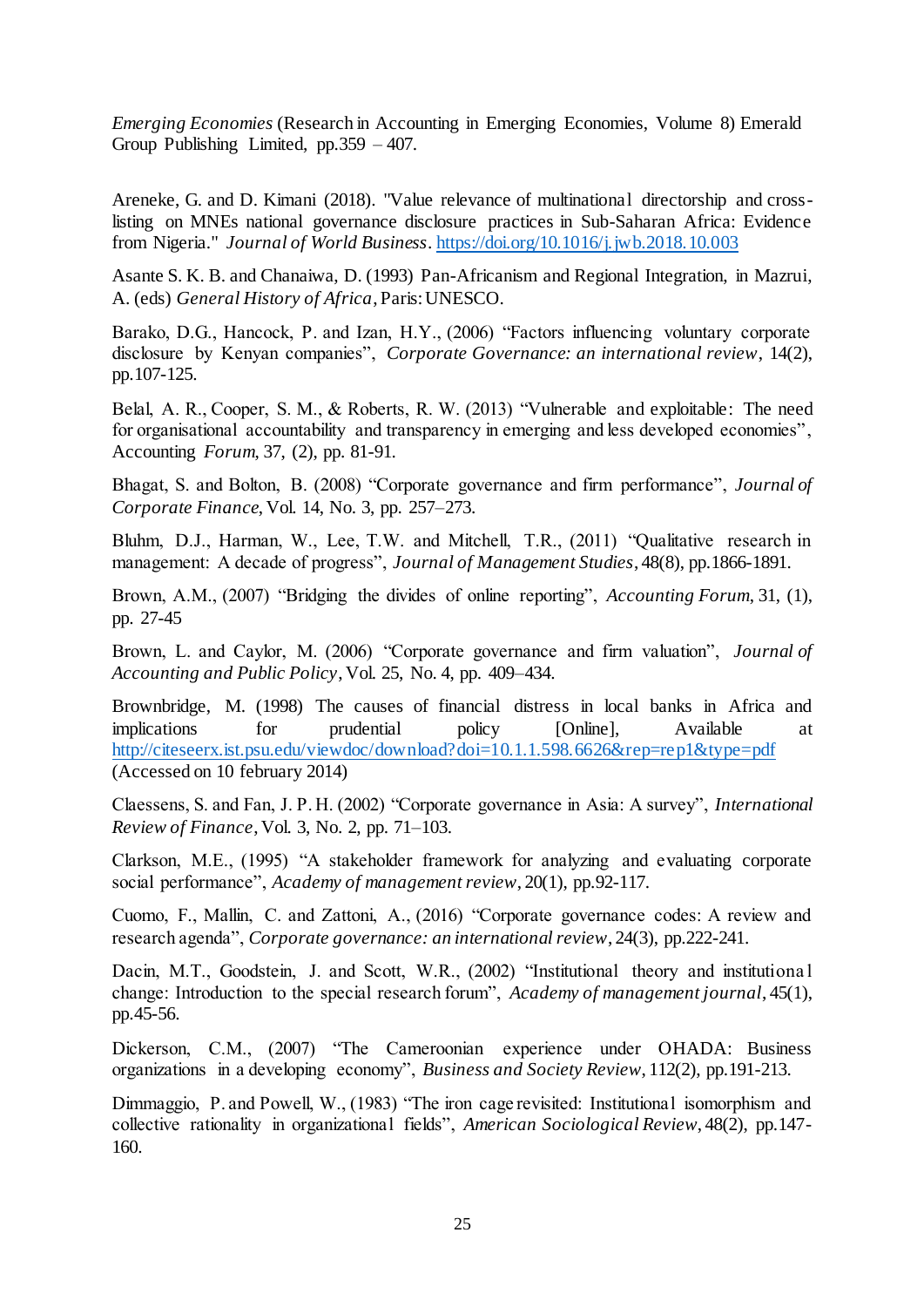Edwards, B., Wolfenzon, D. and Yeung, B., (2005) "Corporate governance, economic entrenchment, and growth", *Journal of economic Literature*, 43(3), pp.655-720.

Eisenhardt, K.M. (1989) "Agency Theory: An Assessment and Review", *Academy of Management Review*, 14. (1), pp. 57-74

Elghuweel, M.I., Ntim, C.G., Opong, K.K. and Avison, L., (2017) "Corporate governance, Islamic governance and earnings management in Oman: A new empirical insights from a behavioural theoretical framework", *Journal of Accounting in Emerging Economies*, 7(2), pp.190-224.

Elmagrhi, M.H., Ntim, C.G. and Wang, Y., (2016) "Antecedents of voluntary corporate governance disclosure: A post-2007/08 financial crisis evidence from the influential UK Combined Code", *Corporate Governance*, 16(3), pp.507-538.

Elsbach, K.D. and Sutton, R.I., (1992) "Acquiring organizational legitimacy through illegitimate actions: A marriage of institutional and impression management theories", *Academy of management Journal*, 35(4), pp.699-738.

Fama, E.F., (1980) "Agency Problems and the Theory of the Firm", *Journal of political economy*, 88(2), pp.288-307.

Filatotchev, I. and Wright, M., (2011) "Agency perspectives on corporate governance of multinational enterprises", *Journal of Management Studies*, 48(2), pp.471-486.

Filatotchev, I., Jackson, G. and Nakajima, C., (2013) "Corporate governance and national institutions: A review and emerging research agenda", *Asia Pacific Journal of Management*, 30(4), pp.965-986.

Gauthier, B. and Zeufack, A. (2010) Governance and Oil Revenues in Cameroon [Online], Oxford, University of Oxford. Available at<https://ideas.repec.org/p/oxf/oxcrwp/038.html> (Accessed on 18 March 2015)

GIZ (2013) Cooperation with the Private Sector in Cameroon. [Available: <https://www.giz.de/expertise/downloads/giz2013-en-cameroon-country-report.pdf> (Accessed on 5 June 2014)

Gompers, P., Ishii, J. and Metrick, A., (2003) "Corporate governance and equity prices", *The quarterly journal of economics*, 118(1), pp.107-156.

Griffin, D., Guedhami, O., Kwok, C.C.Y., Li, K., and Shao, L. (2014) "National Culture, Corporate Governance Practices, and Firm Performance", *SRN Electronic Journal*. Available a[t https://pdfs.semanticscholar.org/aa15/9649fc622711b37b307c946dfd32620c0ac9.pdf](https://pdfs.semanticscholar.org/aa15/9649fc622711b37b307c946dfd32620c0ac9.pdf) (Accessed on 4 April 2014)

Guest, G., Bunce, A. and Johnson, L., (2006) "How many interviews are enough? An experiment with data saturation and variability", *Field methods*, 18(1), pp.59-82.

Hamid, H.H. and Kozhich, V., (2007) "Corporate governance in an emerging market: A perspective on Pakistan", *J. Legal Tech. Risk Mgmt.*, Vol. 1(1), p.22.

He, X., Eden, L. and Hitt, M.A., (2016) "Shared Governance: Institutional Investors as a Counterbalance to the State in State Owned Multinationals", *Journal of International Management*, 22(2), pp.115-130.

Hoffman, R.C., Munemo, J. and Watson, S., (2016) "International franchise expansion: the role of institutions and transaction costs", *Journal of International Management*, 22(2), pp.101-114.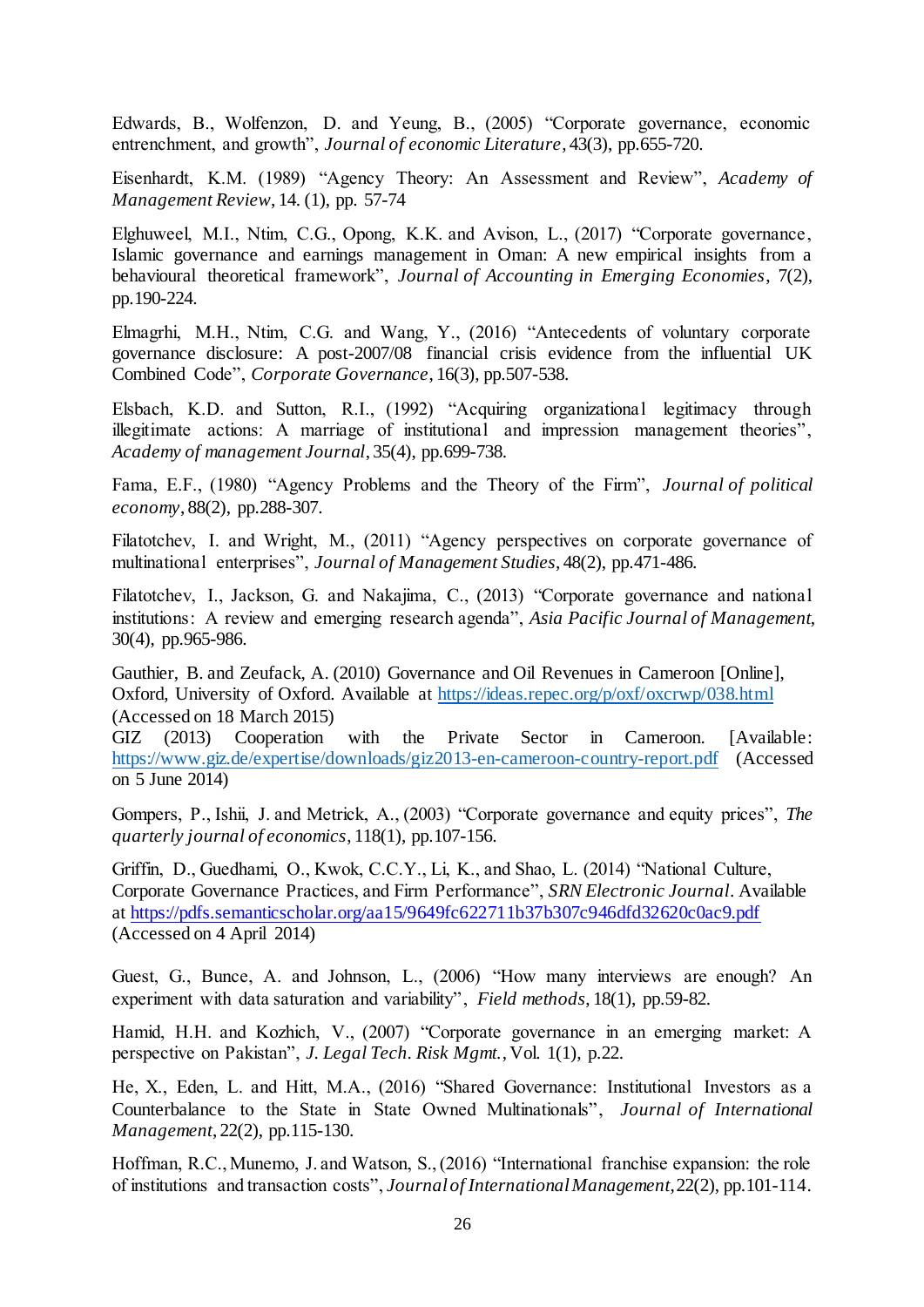Jackling, B., & Johl, S. (2009) "Board structure and firm performance: Evidence from India's top companies", *Corporate Governance: An International Review*, 17(4), 492-509.

Javid, A.Y. and Iqbal, R., (2010) Corporate governance in Pakistan: Corporate valuation, ownership and financing [Online], Islamabad, Pakistan Institute of Development Economics. Available at<http://www.pide.org.pk/pdr/index.php/wp/article/viewFile/2953/2902> (Accessed 10 January 2017).

Jensen, M.C. and Meckling, W.H., (1976) "Theory of the firm: Managerial behavior, agency costs and ownership structure", *Journal of financial economics*, 3(4), pp.305-360.

Jensen, M.C. and Ruback, R.S., (1983) "The market for corporate control: The scientific evidence", *Journal of Financial economics*, 11(1-4), pp.5-50.

Judge, W., (2012) "The importance of considering context when developing a global theory of corporate governance", *Corporate Governance: An International Review*, 20(2), pp.123-124.

Kaymak, T. & Bektas, E. (2015) "Corruption in Emerging Markets: A Multidimensiona l", *Social Indicators Research*, 124(3), pp.785–805.

Kimani, D., Viney, H., and Kodwani, D (2015) "Corporate Governance in Less Developed Countries", *Academy of Management Proceedings*, Vol. 2015, No. 1.

Kyereboah-Coleman, A. & Biekpe, N. (2006) "The relationship between board size, board composition, CEO duality and firm performance: Experience from Ghana", *Corporate Ownership and Control*, 4, pp.114-122.

Kumar, P. and Zattoni, A., (2015) "In search of a greater pluralism of theories and methods in governance research", *Corporate Governance: An International Review*, 23(1), pp.1-2.

Letza, S., Kirkbride, J., Sun, X. and Smallman, C., (2008) "Corporate governance theorising: limits, critics and alternatives", *International Journal of law and management*, 50(1), pp.17- 32.

Liew, P.K., (2007) Corporate governance reforms in Malaysia: The key leading players' perspectives", *Corporate Governance: An International Review*, 15(5), pp.724-740.

Liew, P.K. (2008) "The (Perceived) roles of corporate governance reforms in Malaysia: The views of corporate practitioners", in Tsamenyi, M. and Uddin, S. (ed.) *Corporate Governance in Less Developed and Emerging Economies* (Research in Accounting in Emerging Economies, Volume 8) Emerald Group Publishing Limited, pp.455 – 482.

Mahadeo, J.D. and Soobaroyen, T., (2016). "A longitudinal study of the implementation of the corporate governance code in a developing country: The case of Mauritius". *Business & Society*, *55*(5), pp.738-777.

Mangena, M., Tauringana, V. and Chamisa, E., (2012) "Corporate boards, ownership structure and firm performance in an environment of severe political and economic crisis", *British Journal of Management*, 23(S1), S23-S41.

McNulty, T., Zattoni, A. and Douglas, T., (2013) "Developing corporate governance research through qualitative methods: A review of previous studies", *Corporate Governance: An International Review*, 21(2), pp.183-198.

Menski, W.F., (2006) *Comparative law in a global context: the legal systems of Asia and Africa,* Cambridge, Cambridge University Press.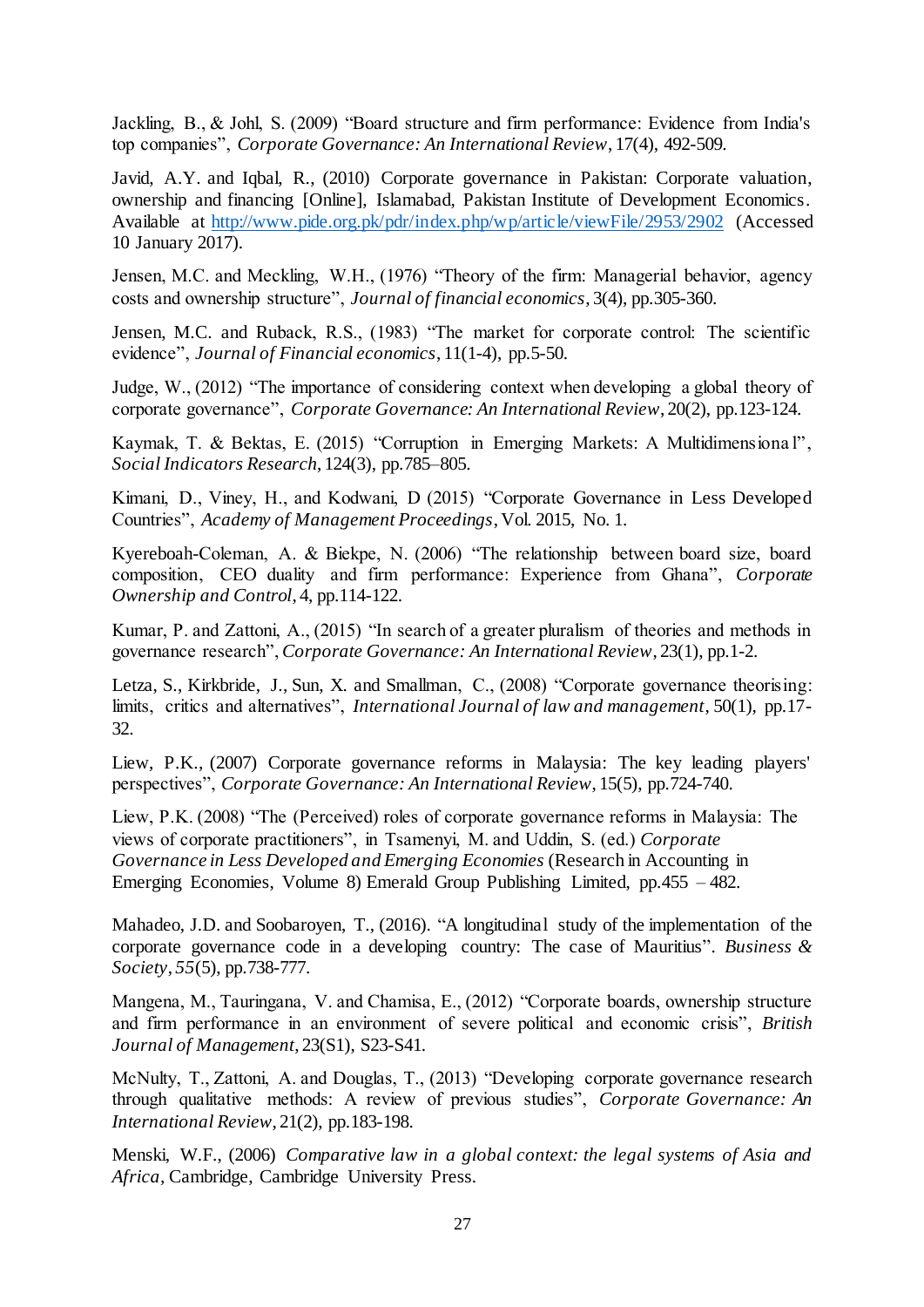Meyer, J.W. and Rowan, B., (1977) "Institutionalized organizations: Formal structure as myth and ceremony", *American journal of sociology*, 83(2), pp.340-363.

Minichilli, A., Zattoni, A. and Zona, F., (2009) "Making boards effective: An empirical examination of board task performance", *British Journal of Management*, 20(1), pp.55-74.

MINEPAT 2009. Cameroon Vision 2035. In: Ministry of Economy, P. A. R. D. (ed.). Yaounde. [Available at [http://www.cameroon-embassy.nl/wp](http://www.cameroon-embassy.nl/wp%20content/uploads/2016/04/Cameroon_VISION_2035_English_Version.pdf)  [content/uploads/2016/04/Cameroon\\_VISION\\_2035\\_English\\_Version.pdf\]](http://www.cameroon-embassy.nl/wp%20content/uploads/2016/04/Cameroon_VISION_2035_English_Version.pdf) (Accessed 25th June 2015).

Musikali, Lois M. (2008) The Law Affecting Corporate Governance In Kenya: A Need For Review", *International Company & Commercial Law Review*, pp.1-17.

Mwaura, K. (2007) "The failure of corporate governance in state owned enterprises and the need for restructured governance in fully and partially privatized enterprises: The case of Kenya", *Fordham International Law Journal*, 31(1), p.34.

Ndiweni, E. (2008) "Towards a theoretical framework of corporate governance: Perspectives from Southern Africa", in Tsamenyi, M. and Uddin, S. (ed.) *Corporate Governance in Less Developed and Emerging Economies* (Research in Accounting in Emerging Economies, Volume 8) Emerald Group Publishing Limited, pp.335 – 357.

Ntim, C.G., (2013a) "Corporate Governance, Affirmative Action and Firm Value in Postapartheid South Africa: A Simultaneous Equation Approach", *African Development Review*, 25(2), pp.148-172.

Ntim, C.G., (2013b) "An Integrated Corporate Governance Framework and Financial Performance in South African‐Listed Corporations" *South African Journal of Economics*, 81(3), pp.373-392.

Ntim, C.G., (2013c) "Monitoring board committee structure and market valuation in large publicly listed South African corporations", *International Journal of Managerial and Financial Accounting*, 5(3), pp.310-325.

Okike, E. N.M. (2007) "Corporate governance in Nigeria: The status quo", *Corporate Governance: An International Review*, 15(2), 173-193.

Pettigrew, A.M., (1992) "On studying managerial elites", *Strategic management journal*, 13(S2), pp.163-182.

Pistor, K. (2002) "The Standardization of Law and Its Effect on Developing Economies", *The American Journal of Comparative Law*, Vol. 50, No. 1, pp. 97- 130.

Rashid, A. (2011) "Corporate Governance in Bangladesh: A Quest For The Accountability Or Legitimacy Crisis?" *Research in Accounting in Emerging Economies*, 11, 1-34.

Report on the Observance of Standards and Codes (ROSC) Kenya, Accounting And Auditing, April 20, 2010 [Available: [Http://Www.Worldbank.Org/Ifa/Rosc\\_Aa\\_Ken\\_0111.Pdf\]](http://www.worldbank.org/Ifa/Rosc_Aa_Ken_0111.Pdf)

Ribeiro, J.A. and Scapens, R.W., (2006) "Institutional theories in management accounting change: contributions, issues and paths for development", *Qualitative research in accounting & management*, 3(2), pp.94-111.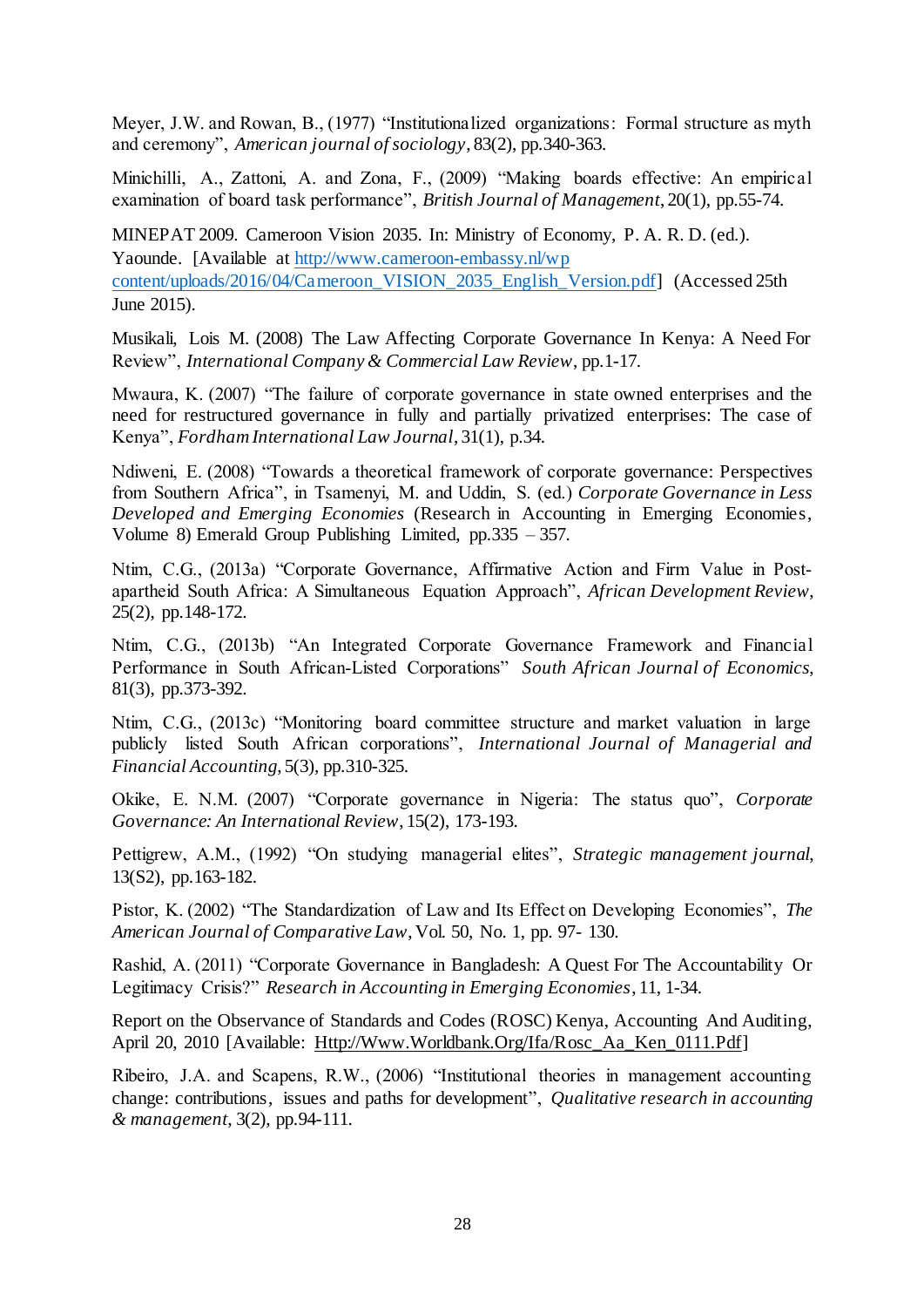Sanda, A.U., Mikailu, A.S. and Garba, T., (2010) "Corporate governance mechanisms and firms' financial performance in Nigeria", *Afro-Asian Journal of Finance and Accounting*, 2(1), pp.22-39

Shankman, N.A., (1999) "Reframing the debate between agency and stakeholder theories of the firm", *Journal of Business Ethics*, 19(4), pp.319-334.

Shleifer, A. and Vishny, R.W., (1997) "A survey of corporate governance", *The journal of finance*, 52(2), pp.737-783.

Siddiqui, J. (2010) "Development of corporate governance regulations: The case of an emerging economy", *Journal of Business Ethics*, 91, 253-274.

Soobaroyen, T. and Devi Mahadeo, J., (2012) "Do corporate governance codes improve board accountability? Evidence from an emerging economy", *Qualitative Research in Accounting & Management*, 9(4), pp.337-362.

Soobaroyen, T. and Sheik-Ellahi, A., (2008) "A case study on the influence of corporate governance beyond the boardroom: perceptions from business unit managers", *Corporate Governance: The international journal of business in society*, 8(2), pp.179-190.

The World Bank (2005) 'Pakistan: The Report on the Observance of Standards and Codes: Corporate Governance Country Assessment ', Washington, DC, The World Bank. [Available: http://documents.worldbank.org/curated/en/115971468059090429/Pakistan-Report-on-the-Observance-of-Standards-and-Codes-ROSC-corporate-governance-country-assessment]

The World Bank (2016). World Bank Country Classification. http://data.worldbank.org/about/country-and-lending-groups#Lower\_middle\_income (Accessed 17 February 2016)

Tsamenyi, M., Enninful-Adu, E. and Onumah, J., (2007) "Disclosure and corporate governance in developing countries: Evidence from Ghana", *Managerial Auditing Journal*, 22(3), pp.319- 334.

[Uddin,](https://www.emeraldinsight.com/author/Uddin%2C+Shahzad) S and [Choudhury,](https://www.emeraldinsight.com/author/Choudhury%2C+Jamal) J. (2008) "Rationality, traditionalism and the state of corporate governance mechanisms: Illustrations from a less‐developed country", *Accounting, Auditing & Accountability Journal*, 21 (7), pp.1026-1051,

Wanyama, S., Burton, B. and Helliar, C., (2009) "Frameworks underpinning corporate governance: Evidence on Ugandan perceptions", *Corporate Governance: An International Review*, 17(2), pp.159-175.

Waweru, N., (2014) "Determinants of quality corporate governance in Sub-Saharan Africa: evidence from Kenya and South Africa", *Managerial Auditing Journal*, 29(5), pp.455-485.

Yusuf, F., Yousaf, A., and Saeed, A. (In Press) "Rethinking agency theory in developing countries: A case study of Pakistan", *Accounting Forum*, <https://doi.org/10.1016/j.accfor.2018.10.002>

Young, M.N., Peng, M.W., Ahlstrom, D., Bruton, G.D. and Jiang, Y., (2008) "Corporate governance in emerging economies: A review of the principal–principal perspective", *Journal of management studies*, 45(1), pp.196-220.

Young, S. and Thyil, V., (2014) "Corporate social responsibility and corporate governance: Role of context in international settings", *Journal of Business Ethics*, 122(1), pp.1-24.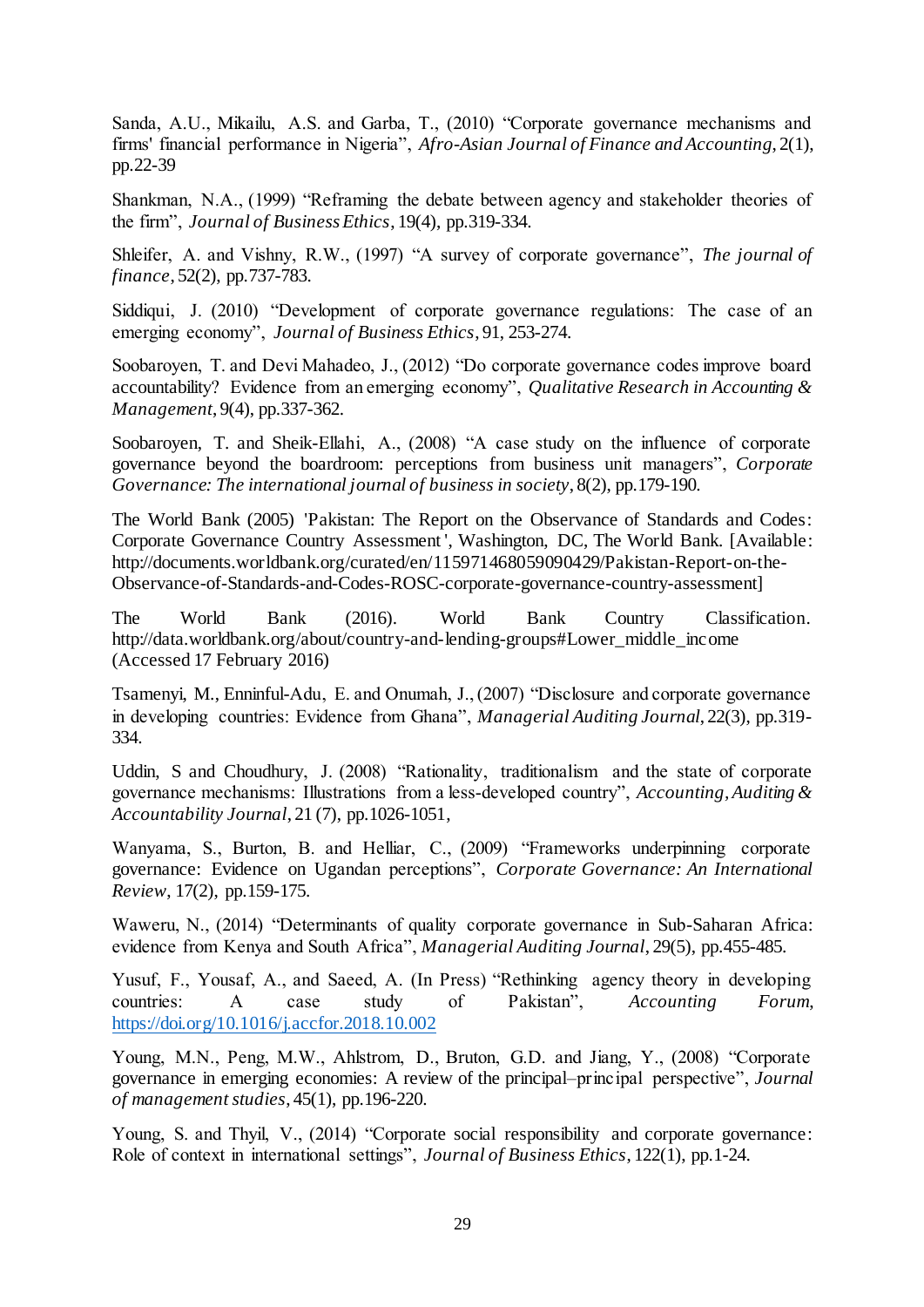Zahra, S.A. and Pearce, J.A., (1989) "Boards of directors and corporate financial performance: A review and integrative model", *Journal of management*, 15(2), pp.291-334.

Zucker, L.G., (1977) "The role of institutionalization in cultural persistence", *American sociological review*, pp.726-743.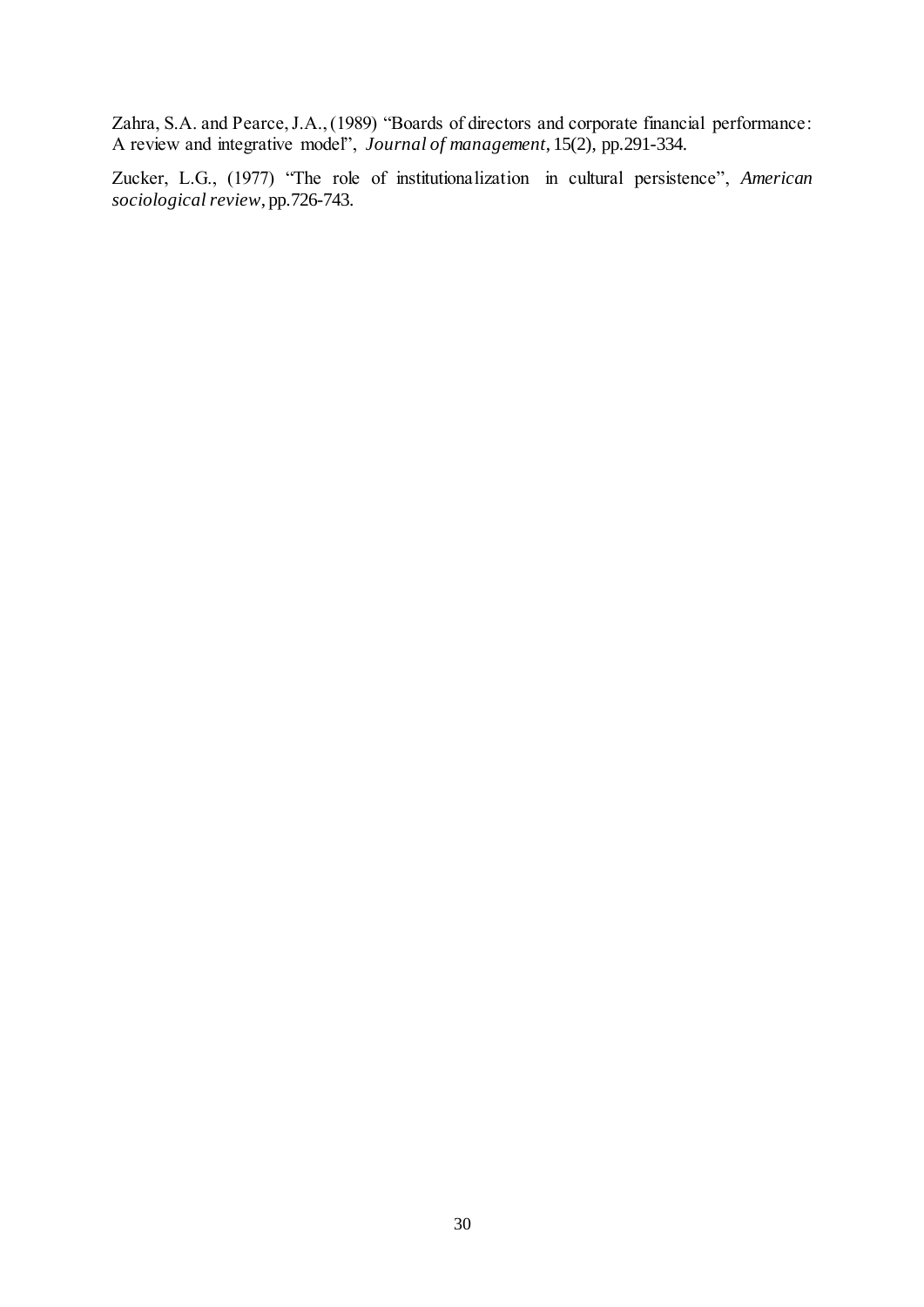# **List of Tables**

**Table 1: Economics of institutions: Adaptation of the framework for Cameroon, Kenya and Pakistan.**

|                | Level                                                                                                                      | Duration /<br><b>Frequenc</b><br>y (years) | <b>Purpose</b>                                                                      | NIE Framework for Cameroon, Kenya and Pakistan.                                                                                                                                                                                                                                                                                                              |
|----------------|----------------------------------------------------------------------------------------------------------------------------|--------------------------------------------|-------------------------------------------------------------------------------------|--------------------------------------------------------------------------------------------------------------------------------------------------------------------------------------------------------------------------------------------------------------------------------------------------------------------------------------------------------------|
| L1             | <b>Embeddedness:</b><br>Informal institutions, customs,<br>traditions, norms, religion                                     | $100$ to<br>1000                           | Often non-<br>calculative,<br>spontaneous                                           | Strong informal institutional set-up. Strong belief systems exist about religious<br>and family/tribal values in all three countries.                                                                                                                                                                                                                        |
| L <sub>2</sub> | <b>Institutional environment:</b><br>Formal rules of the game –<br>especially property (polity,<br>judiciary, bureaucracy) | 10 to 100                                  | Get the institutional<br>environment right.<br>1 <sup>st</sup> order<br>economizing | Shaped under the influence of British institutional system in Pakistan and<br>Kenya, while Cameroon's institutional environment is shaped under a distinct<br>Anglo-French influence. Lack of alignment with L1 institutions, that is,<br>conflicts existed between local values of these countries and the value systems<br>introduced by their colonisers. |
| L <sub>3</sub> | Governance:<br>Play of the game -esp. Contract<br>(aligning governance structures with<br>transactions)                    | 1 to 10                                    | Get the governance<br>structure right<br>2 <sup>nd</sup> order<br>economizing       | At this level, corporate governance regulations in these three countries were<br>introduced. These regulations were introduced at the directives of international<br>bodies and might be in clash with local values and customs, unless adapted<br>appropriately.                                                                                            |
| L4             | Resource allocation and<br>employment (prices and quantities,<br>incentive alignment)                                      | Continuou<br>S                             | Get the marginal<br>conditions right:<br>3rd order<br>economizing                   | Effective functioning of capital market/corporations is possible only after the<br>adaptation and strengthening of L2 and L3 institutions. This level points to<br>performance and efficiency of capital market.                                                                                                                                             |

*Source: Adapted from Williamson, (1998), p. 26*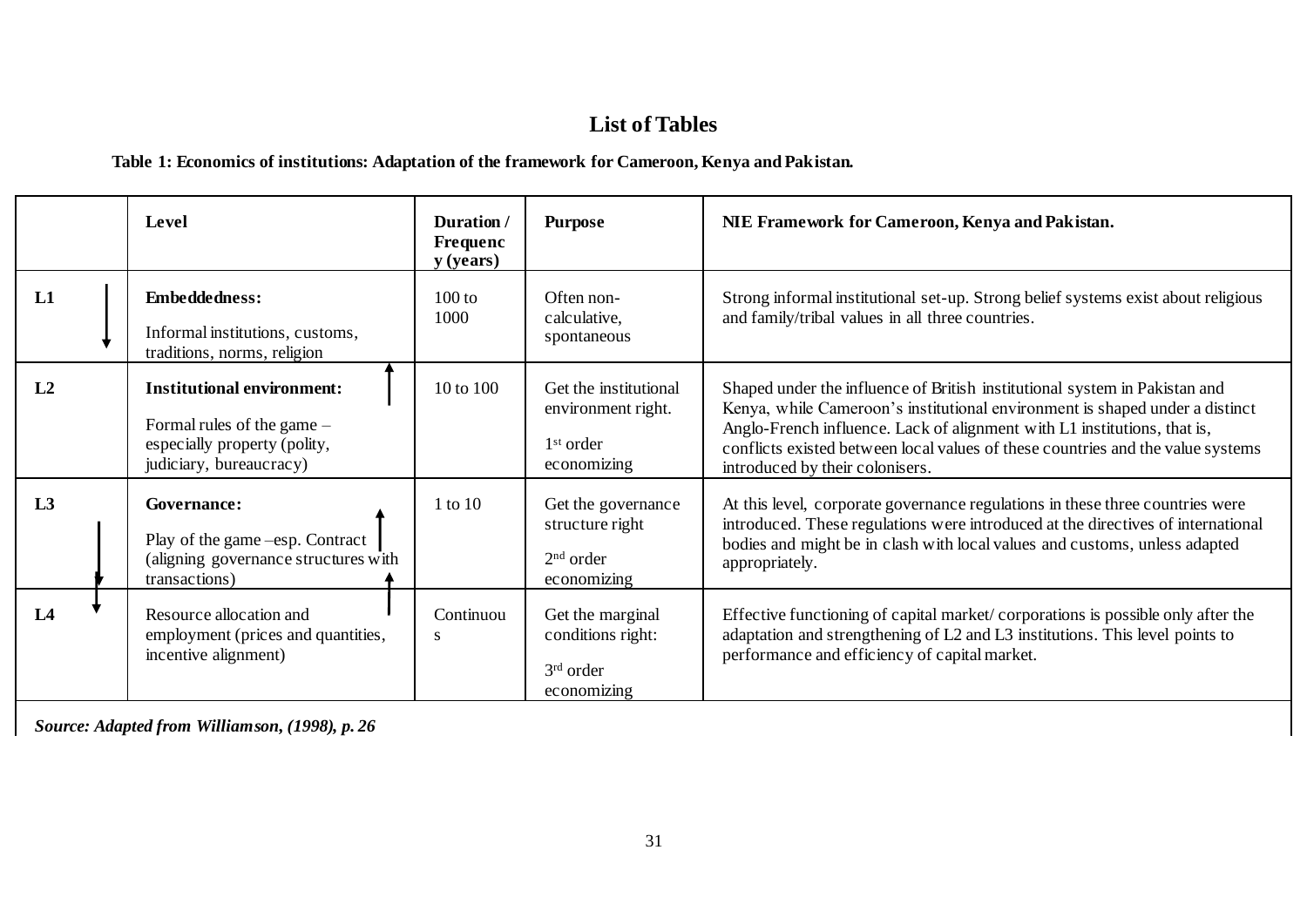|          | Table 2: Corporate Governance is a Foreign Concept                                                |                               |  |  |  |
|----------|---------------------------------------------------------------------------------------------------|-------------------------------|--|--|--|
|          | <b>Responses</b>                                                                                  | <b>Interpretation</b>         |  |  |  |
| Kenya    | CG is still seen as a foreign concept that is less appreciated if you look at some of the family- | Family firms don't approve it |  |  |  |
|          | owned banks around, telling them to bring outside directors' makes them anxious of losing         |                               |  |  |  |
|          | control of a business they have built from scratch (CG5KEN).                                      |                               |  |  |  |
|          | Although CG has been around for almost a decade now, it is still a relatively new concept to      | 10 years of implementation    |  |  |  |
|          | many companies in Kenya (CG1KEN).                                                                 | and still considered foreign  |  |  |  |
| Pakistan | I think these are influenced by the IMF or Basel etc. There is no doubt about thatbut they        | Implemented under the         |  |  |  |
|          | have to be customised, according to our own situationIf these are customised according to our     | influence of international    |  |  |  |
|          | traditions then there will be benefit. They will be more effective. (CG2PAK)                      | funding organizations         |  |  |  |
|          | You never implement any rule as it has been implemented inin the London market, or US             | Foreign Regulation            |  |  |  |
|          | market, you cannot. Right. But what you have to do is that you have to adapt ityou have to        |                               |  |  |  |
|          | restructure it in line with our own environment and things. (CG3PAK).                             |                               |  |  |  |
| Cameroon | "The CG guidelines we tend to follow are the basic regulatory requirements as per the             | Corporate Governance did      |  |  |  |
|          | recommendations in OHADA and then of course we have the recommendations of the regulators         | not originate from            |  |  |  |
|          | (COBAC), so those two are the guiding principles, we are a local entity, and CG did not           | institutional environment of  |  |  |  |
|          | emanate from this environment" (CG1CAM).                                                          | Cameroon                      |  |  |  |
|          | "We apply UK CG laws to help determine what the company does" (CG8CAM).                           | Corporate Governance          |  |  |  |
|          |                                                                                                   | regulations are foreign laws  |  |  |  |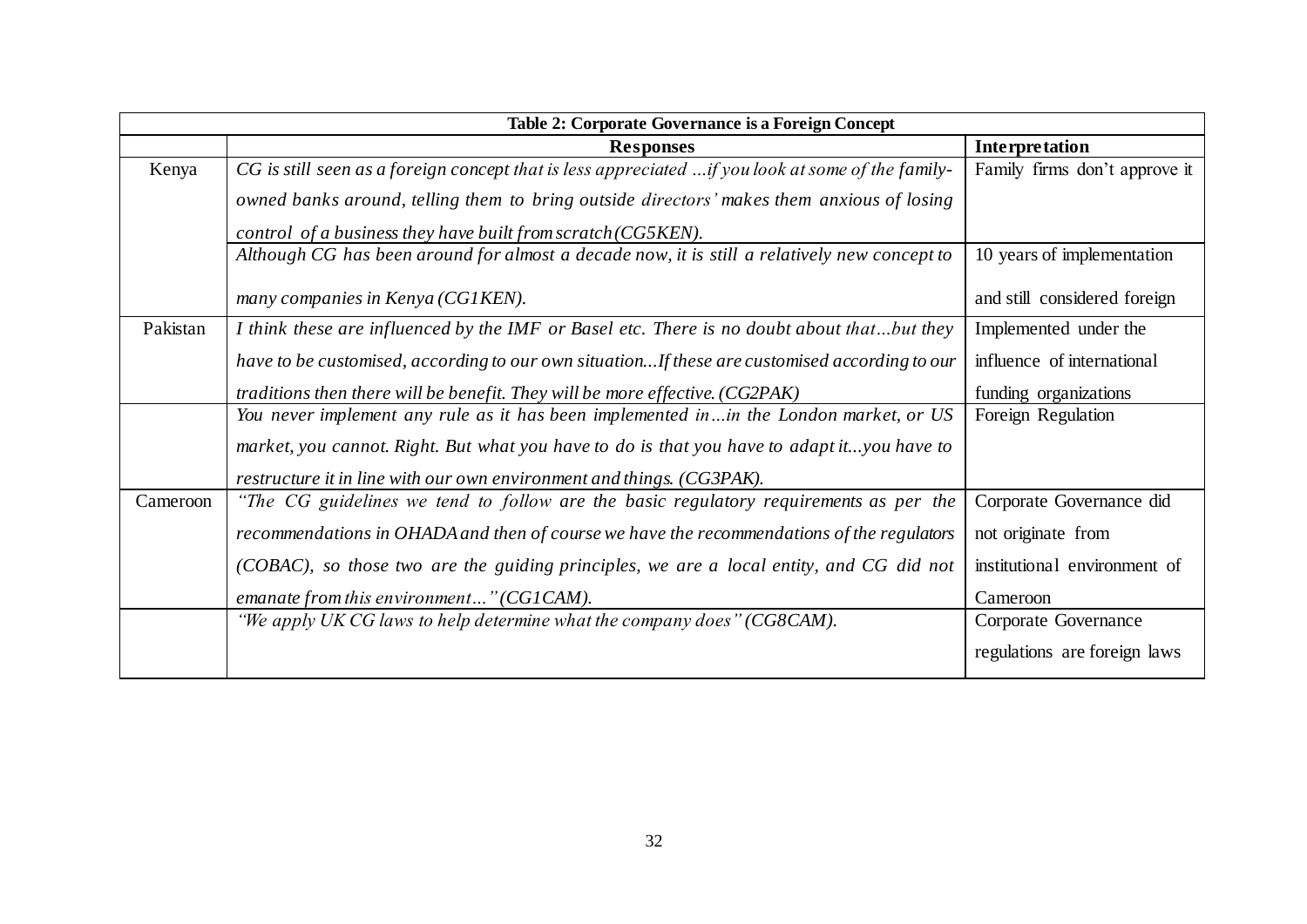| <b>Table 3: Strict Regulatory Compliance</b> |                                                                                                             |                       |  |
|----------------------------------------------|-------------------------------------------------------------------------------------------------------------|-----------------------|--|
|                                              | <b>Responses</b>                                                                                            | <b>Interpretation</b> |  |
| Kenya                                        | the regulator is strict, they have set rules of the game. If you're required to do something and you        | Strict regulatory     |  |
|                                              | fail, there is a penalty, and it is not small money, usually to the extent of half-a-million shillings, and | compliance            |  |
|                                              | sometimes a million shillings(CG4KEN).                                                                      |                       |  |
|                                              | why set up additional departments or hire extra outside directors to be just sitting and taking             | Strict regulatory     |  |
|                                              | allowances? These are avoidable costs that people would do anything to preventif you remove the             | compliance            |  |
|                                              | regulatory push, this bandwagon will slow down because it has cost implications (CG3KEN).                   |                       |  |
| Pakistan                                     | Since it is compulsory for every listed company to follownobody has an option but to follow<br>it.          | Strict regulatory     |  |
|                                              | $(CG4PAK)$ .                                                                                                | compliance            |  |
|                                              | Since the regulator demands it and checks its compliance, so they have to they may not be happy with        | Strict regulatory     |  |
|                                              | these regulations at the same time. And they have tocomply with them because of the requirement of          | compliance            |  |
|                                              | <i>the regulator. (CG5PAK).</i>                                                                             |                       |  |
| Cameroon                                     | We adhere to CG in both UK and OHADA in Cameroon. It is more stringent to do it from both                   | Strict regulatory     |  |
|                                              | $sides$ " (CG8CAM).                                                                                         | compliance            |  |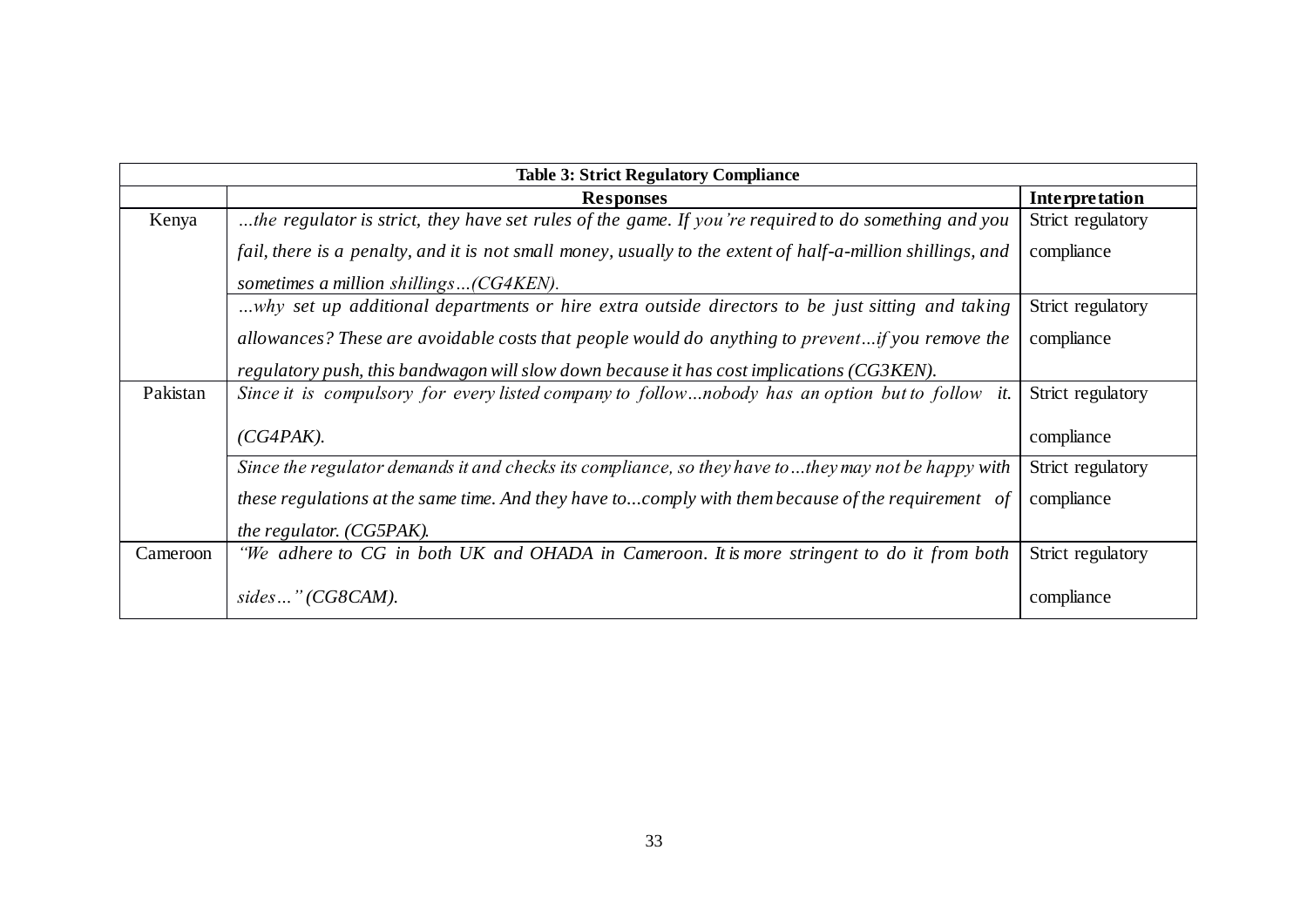| <b>Table 4: Corporate Governance and Firm Performance</b> |                                                                                                               |                       |  |  |
|-----------------------------------------------------------|---------------------------------------------------------------------------------------------------------------|-----------------------|--|--|
|                                                           | <b>Responses</b>                                                                                              | <b>Interpretation</b> |  |  |
| Kenya                                                     | some banks don't follow proper $CG$ structures but they still perform well ( $CG2KEN$ ).                      | N <sub>0</sub>        |  |  |
|                                                           |                                                                                                               | relationship          |  |  |
|                                                           | CG and performance have a negligible linkCG as a driver of performance? I would call it a constant that       | Negligible link       |  |  |
|                                                           | is on the far-end of the performance equation the contributing effect is minimalit's a negligible constant in |                       |  |  |
|                                                           | the current environment (CG3KEN).                                                                             |                       |  |  |
| Pakistan                                                  | Complianceit indirectly adds to the profitability of courseindirectly. But ifsomeone says thatthat by         | Indirect              |  |  |
|                                                           | complying, we will be automatically very profitable, that's not the case. (CG3PAK)                            | relationship          |  |  |
|                                                           | Since board of directorsthe tone from the top is to earn maximum profitability they do sometimes give a free  | Negative              |  |  |
|                                                           | hand to the management and supress those functions who are basically responsible for a good governanceto      | relationship          |  |  |
|                                                           | fetch maximum profits. (CG5PAK)                                                                               |                       |  |  |
| Cameroon                                                  | the board has been existing for the past years but today, the non-performing loans of the corporation is so   | Negative              |  |  |
|                                                           | disproportionate there are many files(loans) that the board definitely approve that are nonperforming today,  | relationship          |  |  |
|                                                           | it would be in my own situation the board acts negatively, impacts negatively on the life of the corporation" |                       |  |  |
|                                                           | $(CGICAM)$ .                                                                                                  |                       |  |  |
|                                                           | "Board members are not actually executive management so in no way do they actually influence the day to day   | N <sub>o</sub>        |  |  |
|                                                           | managementthey set up the strategy that is passed on to the executive management and the executive            | Relationship          |  |  |
|                                                           | management now have to implement the strategy that is what influences performance" ( $CG3CAM$ )               |                       |  |  |